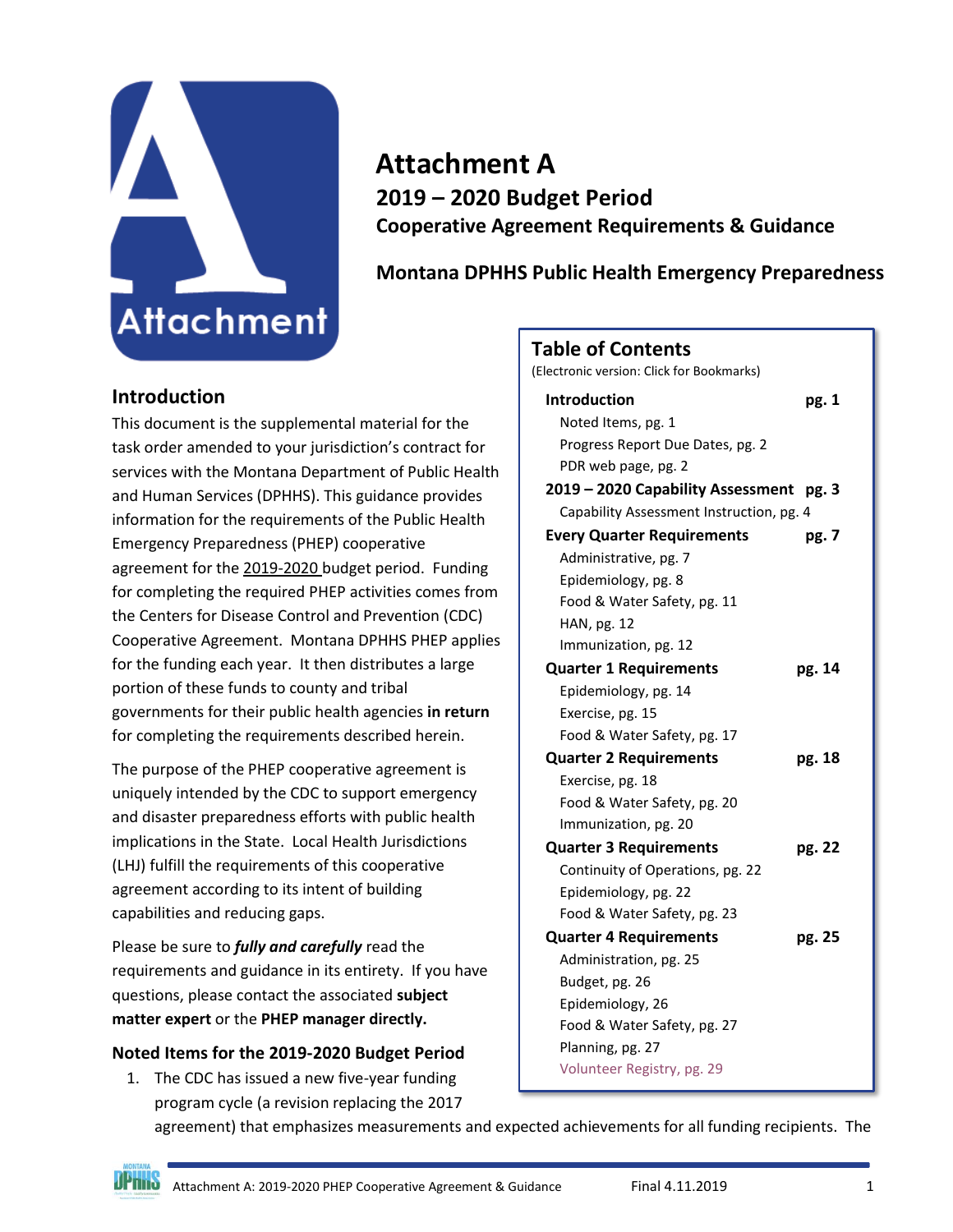CDC's Center for Preparedness and Response is adopting a measurement tool originally used to assess Strategic National Stockpile programs (SNS). This tool, the Operational Readiness Review (ORR) is a revised version to reflect outcomes of activities outlined in the Public Health Emergency Preparedness and Response Capabilities National Standards (October 2018) and will use it to measure the State's progress. DPHHS PHEP expects to employ the new tool for measuring preparedness progress for locally funded jurisdictions next year.

- 2. PHEP is requiring assessments for specific national public health preparedness capabilties this year in place of many of the standard deliverables. Although jurisdictions conducted a limited gap analysis in 2016, the changes in the PHEP Cooperative Agreement, the capability standards, and the anticipated use of the ORR, we need to take an in-depth look at public health preparedness in Montana.
- 3. Attachment A is now organized by quarter. This new format simplifies finding which deliverable requirement is due for each quarter. You simply read the relevant quarter section and then check the "Every Quarter" section to plan your activities for completion. **Be sure to read the entire document**, however, so you are aware of what requirements are due in which quarter.

### <span id="page-1-0"></span>**Progress Report Due Dates**

Jurisdictions must complete all contract deliverable work *within the quarter it is due* as designated in the task order (Section 4: Compensation). The 15 days between the end of a quarter and the report due date is for gathering information and completing the report only. *Work completed between the* 

| <b>Progress Report Due Schedule</b> |                         |                |  |  |
|-------------------------------------|-------------------------|----------------|--|--|
| <b>Quarter 1</b>                    | July 1 - September 30   | Due October 15 |  |  |
| <b>Quarter 2</b>                    | October 1 - December 31 | Due January 15 |  |  |
| <b>Quarter 3</b>                    | January 1 - March 31    | Due April 15   |  |  |
| <b>Quarter 4</b>                    | April 1 - June 30       | Due July 15    |  |  |

Figure 1.

*quarter end and the report due date does not qualify*. See Figure 1 for the Progress Report Due Schedule.

**Therefore, jurisdictions will no longer receive extensions beyond the 15-day grace period given to complete the required progress report except under extreme extenuating circumstances.**

A jurisdiction must provide justification for an extension request and must make an extension request to the DPHHS PHEP Section supervisor **before the end of the quarter** in writing (using the extension request form). The Section Supervisor will then contact the applicant for discussion of the circumstances and reach a resolution of the request.

DPHHS PHEP may withhold payment or issue only a partial payment if deliverables are submitted incomplete or beyond the 15-day grace period. (Section 4: Compensation).

*PHEP encourages jurisdictions to complete and submit the required deliverables early. Jurisdictions can receive payment sooner if they submit the progress report for review before the end of the quarter.* 

## <span id="page-1-1"></span>**The PHEP Deliverables Resource (PDR) Website**

PHEP maintains the PDR website as a repository for documents, weblinks, and other material that jurisdictions might need to complete the deliverable requirements of the cooperative agreement. The PDR contains the link to the current quarter progress report template, DPHHS plans for public comment, and exercise guidance, and other reference information.

You will see the PDR reference frequently throughout this document. The website address is

**<https://dphhs.mt.gov/publichealth/cdepi/cdcpbresources/phep-resources>**

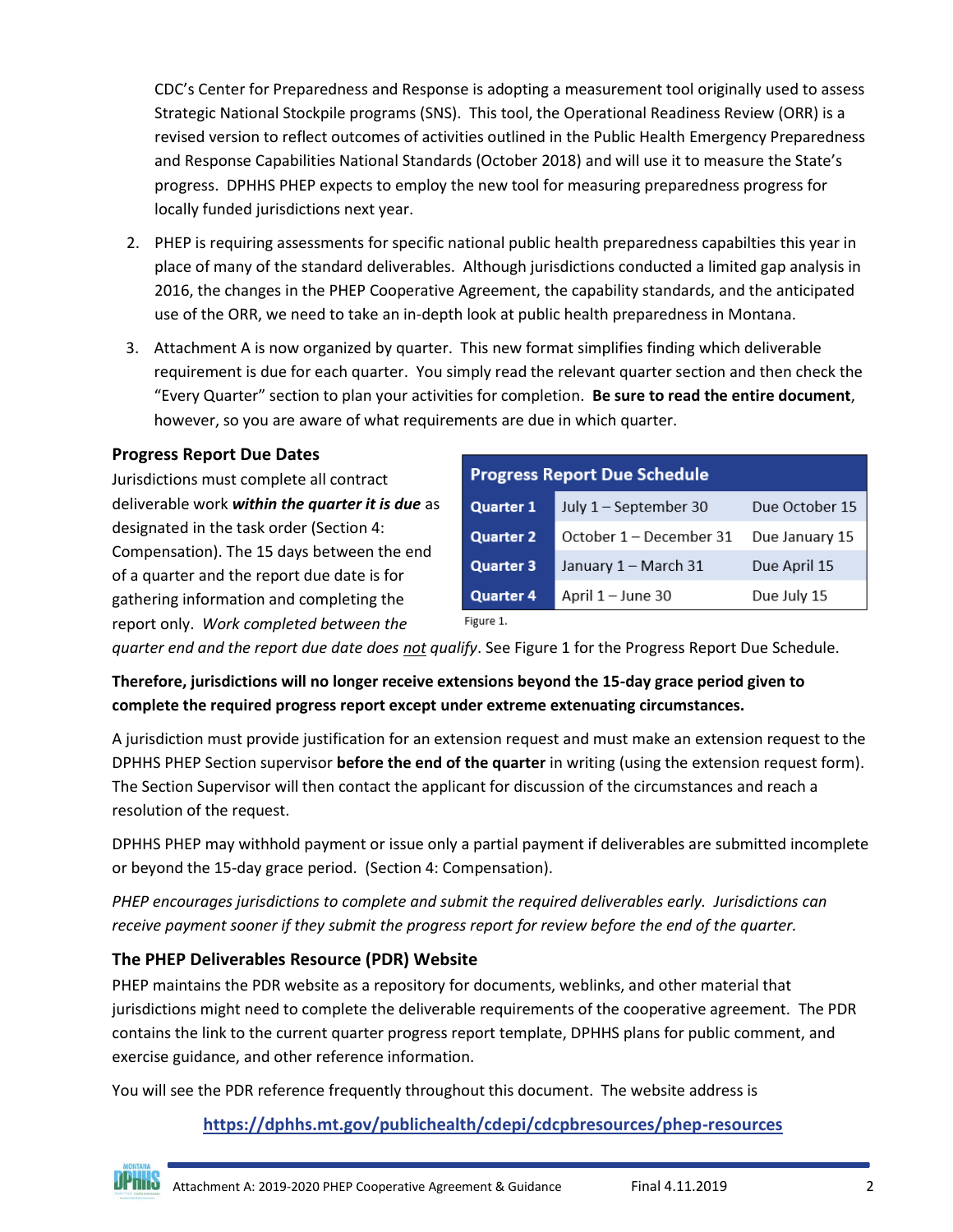## <span id="page-2-0"></span>**2019 – 2020 Capability Assessments**

#### **Background**

In March of 2011, the CDC's Office of Public Health Emergency and Response (now known as the Center for Preparedness and Response) released the new national standards for Public Health Preparedness Capabilities. The Division of State and Local Readiness (DLSR) also moved to a five-year funding cycle with annual applications to implement these capabilities. DPHHS PHEP conducted self-assessments with local and tribal health jurisdictions to measure the State's public health preparedness capabilities in 2012 and 2016 using those national standards

The Center for Preparedness and Response revised the 15 national capability standards in October of 2018 and DSLR adjusted the PHEP cooperative agreement funding requirements for the next five-year cycle. The changes made to the standards were significant enough that DPHHS PHEP discovered that some capabilities had diminished at the State level. Concerned that capability standards might have also affected preparedness qualifications in local and tribal communities, PHEP decided to conduct an in-depth assessment.

#### **Measurement**

The CDC's new PHEP Cooperative Agreement guidance for the next five years directs all jurisdictions to meet a standard of "Established" for Medical Countermeasures by 2022, and for the remainder of the capabilities by 2024. The CDC will measure the State's progress in aggregate. This guidance applies to all levels of jurisdictions; tribal, county, and state. *The cooperative agreement with Montana specifically notes that failure to reach the "Established" level would result in a reduction of funding.*

The CDC has communicated its intent to gauge progress in preparedness activities using the ORR, as referenced on page 2, number 1. DPHHS PHEP will be adopting this tool for local use in the future because of the unilateral nature in which the Center for Preparedness and Response measures a state's readiness status.

#### **The Deliverable Requirement**

DPHHS PHEP is implementing a more objective and thorough study of public health emergency preparedness using a capability analysis tool based on the revised standards to determine and plan the courses of actions needed to fill gaps. It is a critical step for setting the baseline from which to measure progress and developing the five-year work plan and strategies to ensure Montana is in the "Established" range or higher. DPHHS PHEP has already conducted its own assessment and is developing a workplan for the State level gaps. We need the LHJ assessment to develop a *complete* workplan to address shared gaps and help county and tribal level jurisdictions to fill theirs.

Our intent is to fine-tune the cooperative agreement deliverable requirements to fit the needs of **each** jurisdiction as we move forward into the coming years. Data gathered from the assessment will allow us to customize preparedness activities, programs, and deliverables. This information will serve to provide more substantive guidance and assistance to each jurisdiction and rectify any issues related to its identified gaps. This approach will help bring the State into the standard compliance goal by 2024, ensure LHJ deliverables will fill gaps to meet ORR expectations, and build resilience to public health emergencies and disasters.

Each quarter has capabilities due for which jurisdictions will complete the online forms. PHEP will make the links for all the capability assessments available at the start of the budget period but will also email links for the assessment due each respective quarter. PHEP will also provide the assessment form links on the PDR website and in the progress reports.

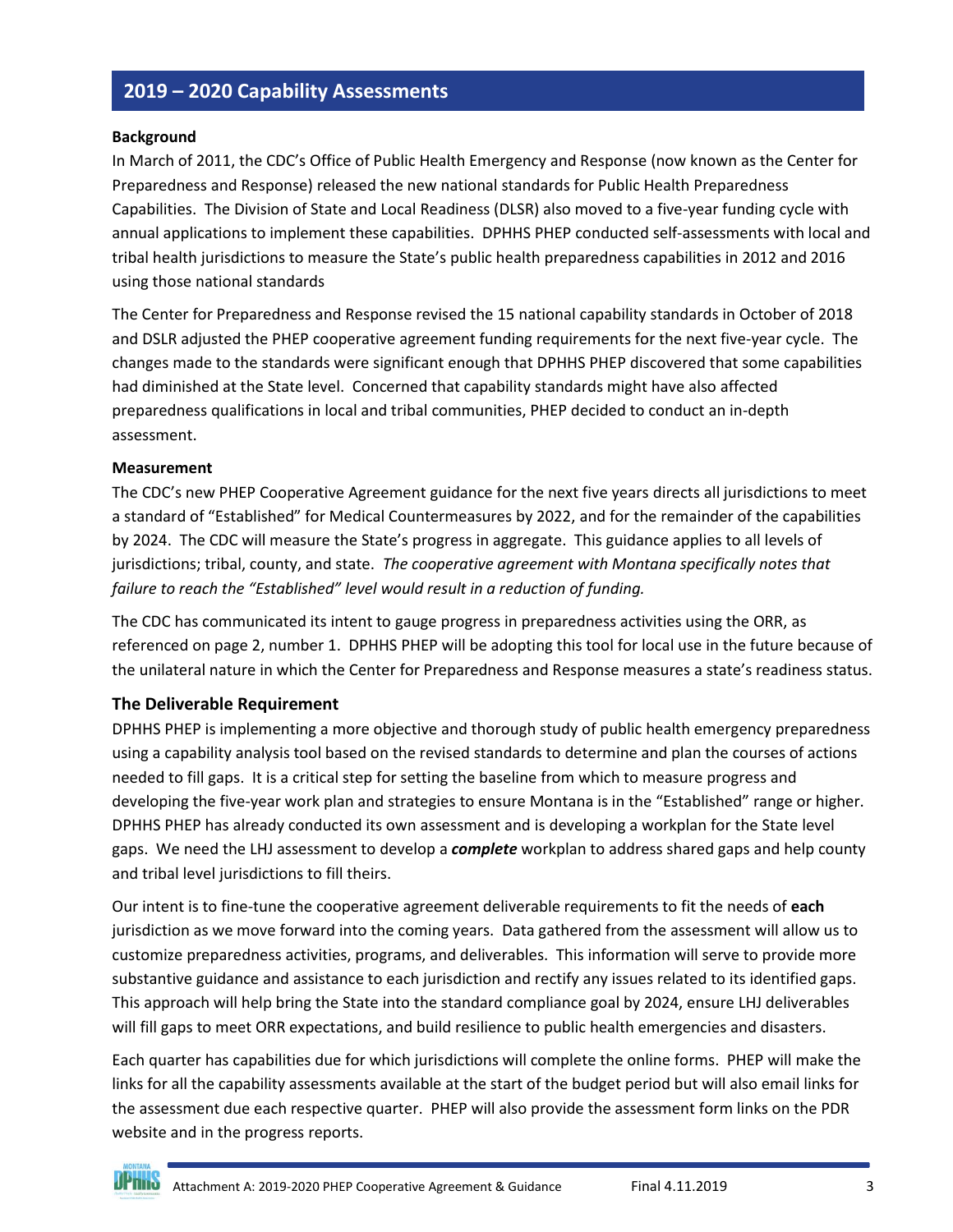The assessments must be completed using the revised national public health preparedness standards manual, which is included with this document. The assessments are formatted in a similar fashion as the manual.

## **Technical Assistance Available**

Our goal with this statewide assessment is to gather the most accurate information possible to determine the gaps and strengths of public health preparedness in Montana. In the interest of that endeavor and thoroughness of the information we need, PHEP will offer several webinars and on-site assistance to help you complete the Capability Assessments.

We recommend that each LHJ should request onsite assistance. Please schedule visits well in advance so there will be time for preparations. Your responsibilities will include gathering partners and documentation to get ready for the site-visit.

PHEP can provide PDF versions of the Capability Assessments for you to print if you prefer to gather information on a hard-copy before completing the online forms. We will make PDF versions available for download on the PDR.

Only you have the information necessary to complete the assessments, and PHEP is dedicated to helping you work through the Public Health Emergency Preparedness and Response Capabilities manual and the assessments.

Figure 2 displays a list of when each capability assessment is to be completed. The assessments are also listed by quarter in the remainder of the document.

| 1 <sup>st</sup> Quarter                       | 2 <sup>nd</sup> Quarter                                      | 3rd Quarter                                           | 4 <sup>th</sup> Quarter                                                         |
|-----------------------------------------------|--------------------------------------------------------------|-------------------------------------------------------|---------------------------------------------------------------------------------|
| Capability 1: Community<br>Preparedness       | Capability 4: Emergency<br>Public Information and<br>Warning | Capability 10: Medical<br>Surge                       | Capability 8: Medical<br><b>Countermeasure Dispensing</b><br>and Administration |
| Capability 2: Community<br>Recovery           | Capability 6: Information<br>Sharing                         | Capability 11: Non-<br>Pharmaceutical<br>Intervention | Capability 9: Medical<br>Materiel Management and<br>Distribution                |
| Capability 14: Responder<br>Safety and Health |                                                              | Capability 15: Volunteer<br>Management                |                                                                                 |

Figure 2. Capability Assessment due by quarter

## <span id="page-3-0"></span>**Capability Assessment Instruction**

We think you might find it helpful to complete the assessments if you invite your relevant preparedness partners to assist. Although these are public health preparedness capabilities, but they are easily used as community preparedness capabilities and can help build community resilience. **Your partners' capabilities that are available to you will count towards your readiness if you have included them in your plans, training, and exercises.** You can find a list of suggested relevant partners in the beginning description of each Capability in the Public Health Emergency Preparedness and Response Capabilities manual. You do *NOT* have to gather them all, only those appropriate for your jurisdiction.

- 1. Gather the relevant planning, exercise, and training documents, or at least a list of them, related to the Capability you are reviewing. Ask your reviewing partners to provide their documents as well.
- 2. Read the Capability and its description.
- 3. Read the Function.

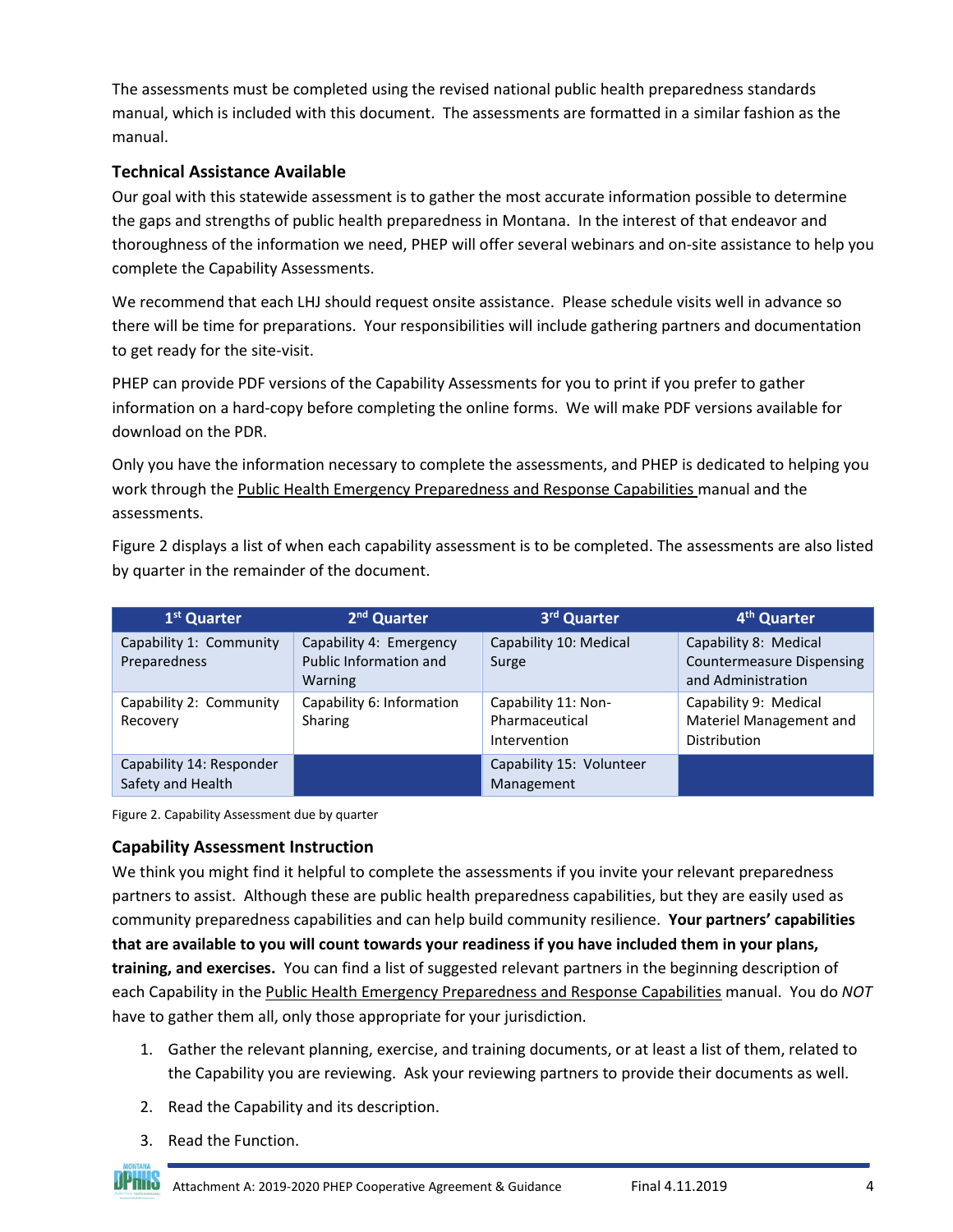- 4. Read each Task described and answer Yes or No if your jurisdiction can perform it (don't forget to include your partner's capabilities).
- 5. Read the Resource Elements listed below the Tasks. Elements are divided into three (3) categories: Preparedness (P), Skills & Training (S/T), and Equipment & Technology (E/T). Resource Elements listed in **red** are *priority,* and the CDC prefers that those are addressed first when building Capability Functions.
	- a. NOTE: Not all functions have all three types of Resource Elements.
	- b. NOTE 2: Use the Public Health Emergency Preparedness and Response Capabilities manual for definitions and guidance to help you.
- 6. Indicate Yes or No if your jurisdiction has each of the Elements (don't forget to include your partner's capabilities).
	- a. NOTE: We have attempted to simplify some of the language used for the Resource Elements to clarify intent and meaning.
	- b. NOTE 2: *It's ok to have a lot of 'NOs'.* Some of the Resource Elements might not be relevant in your jurisdiction. This assessment is not about requirements, and you do not need to have all of these Elements and Functions in place to be considered "prepared."
- 7. When you have finished assessing each function, indicate the status of your jurisdiction in performing it by selecting an ability from a dropdown list. *(Remember your partners when considering the ability)*
- 8. Proceed to the next Function until you have completed all of them for that Capability.
- 9. Complete the Supporting Information section.
	- a. Partners: Select partners that assisted you. This is not an inclusive list but choose those that match the closest. If there is no close match, or if you are unsure, select other and write the partner description in the text box that appears, not the name of the organization.
	- b. Documents: Write in the names of the planning or resource documents you used to support your review. Your partner's or jurisdictional relevant documents might be acceptable. You might be asked to supply electronic copies of these documents.
	- c. Training: List any *documented* training your personnel have that supports the review of this capability. *If a partner performs a function within this capability for you, you may list their personnel's documented training, as long as you note the partner.*
- 10. Continue to do this for each of the subsequent capabilities
- 11. When you have completed the entire assessment, *DO NOT* press the "Submit Form" button at the end **if you would like to schedule an on-site review with PHEP to help you finalize the assessment.**

*Note:* You do not have to complete the assessment in one sitting. You can go back to any portion by following the unique link sent to you after clicking "Save and Resume Later." You also do not have to complete the instructions of Tasks, Functions, Resource Elements in order. You might find it easier to determine if you are capable of a Task or Functions if you do the Elements first. The construction of the assessment follows the Public Health Emergency Preparedness and Response Capabilities manual for convenience and reference.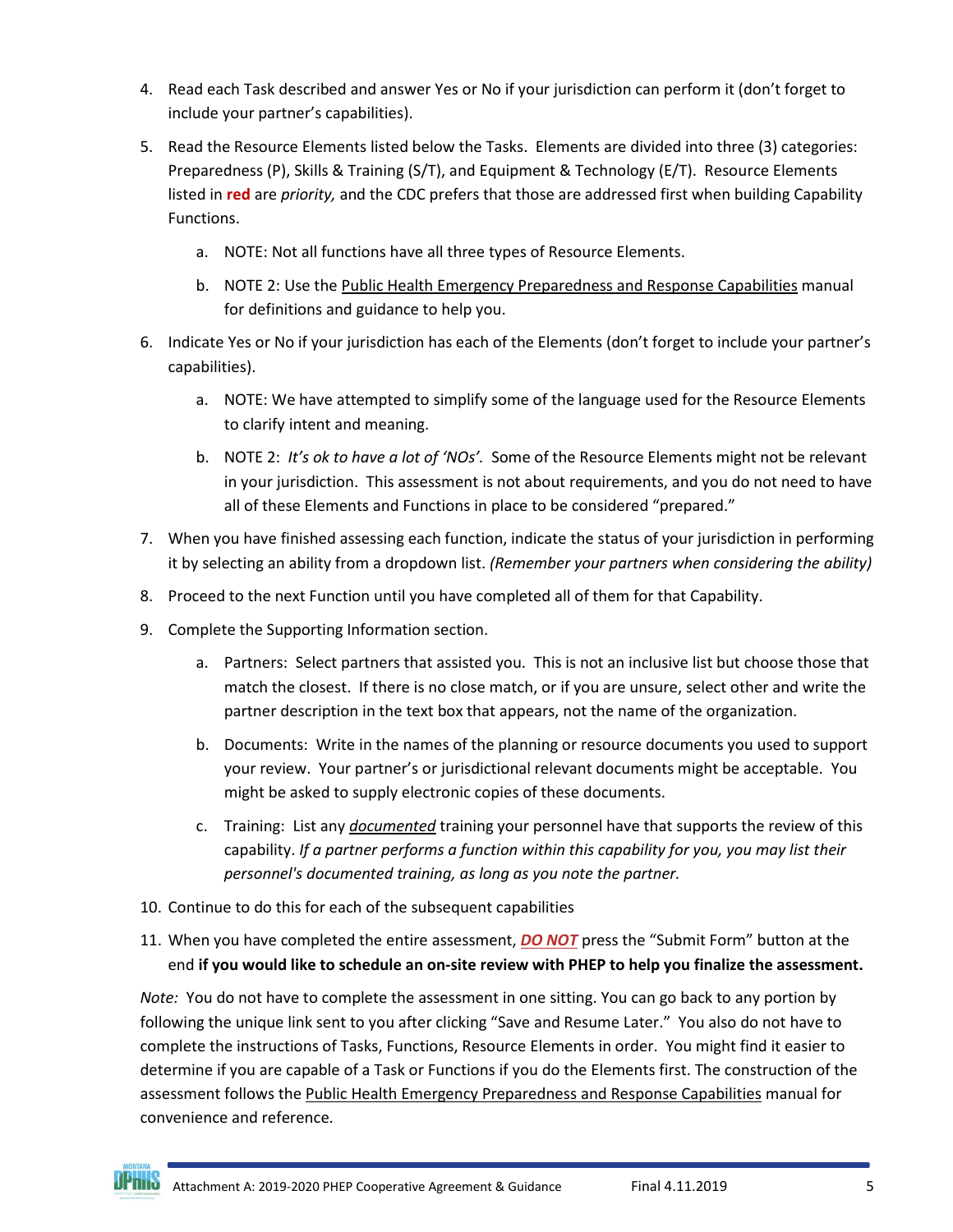*Helpful Hint:* Documentation for all elements is the most definitive way to demonstrate capability. If you find that you or a partner don't have documentation for something, consider creating it (or at least adding it to a work plan).

*Helpful Hint 2:* Some of the Tasks, Functions, and Resource Elements may seem repetitive or similar between Capabilities, and even sometimes within capabilities. Be sure to answer these consistently.

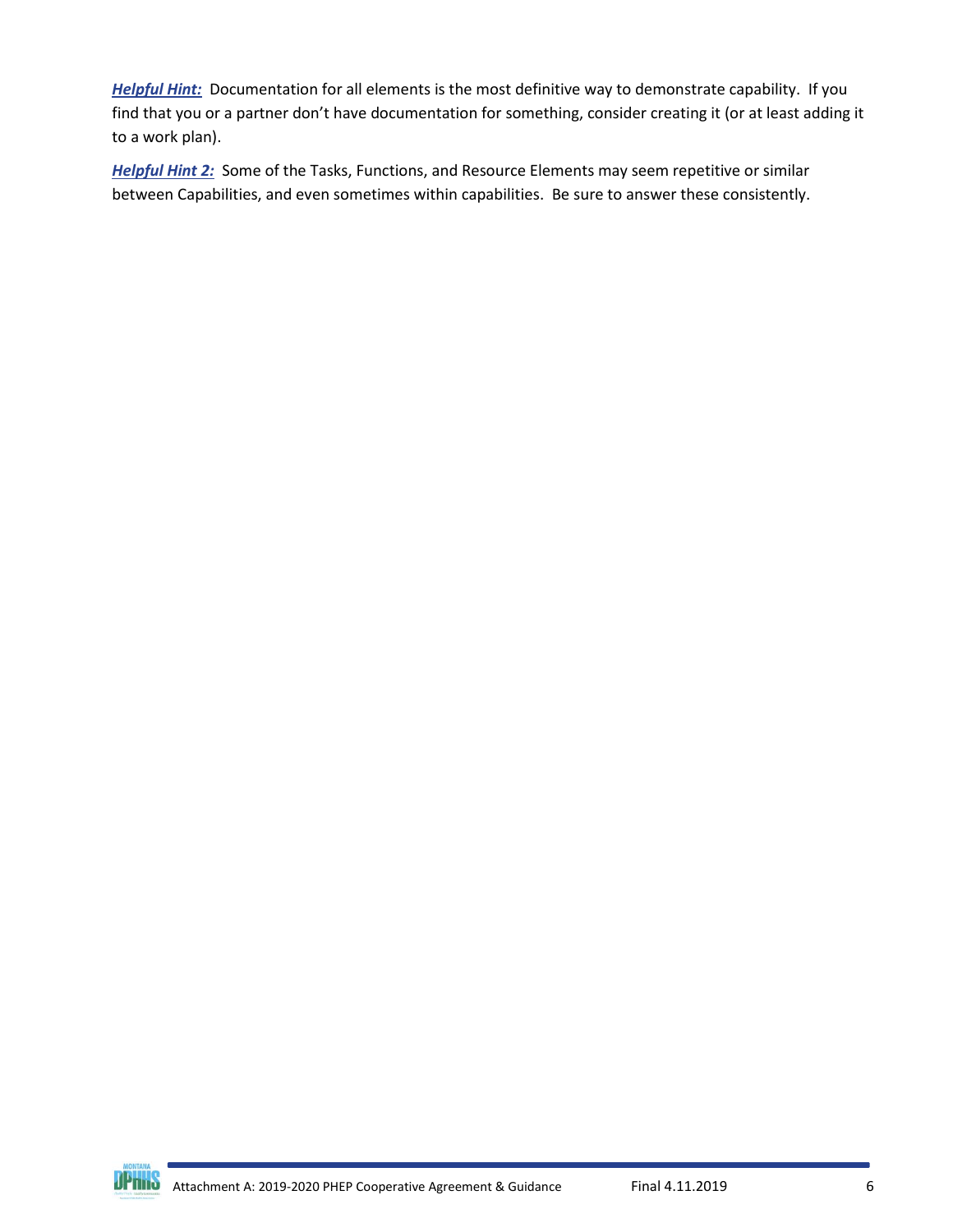

## <span id="page-6-0"></span>**Due 15 days after each quarter**

**Administration** A1 **Epidemiology** E7, E1, E2, E3, E5, E6 **Food & Water Safety** F3 **Health Alert Network** H1, H2 **Immunization** IZ1, IZ2

<span id="page-6-1"></span>**Administration Administration** Gerry Wheat, 444-6736[, gwheat@mt.gov](mailto:gwheat@mt.gov)

## **A1: Maintain the Montana Public Health Directory**

#### **Activity:**

Review and update contact information for all staff listed in the public health directory. Verify satellite phone information as well as all specimen collection kit locations.

#### **Guidance:**

Each jurisdiction must log into the system with a user name and password provided by DPHHS. The directory is found at [https://mphd.hhs.mt.gov.](https://mphd.hhs.mt.gov/) Verify that the information in the directory is complete each quarter, by selecting the "mark as reviewed" button at the bottom of each page for the various types of contacts. Every category and all data for each contact name listed must be verified.

- 1. Update all information for every contact in each category and select 'mark as reviewed.'
- 2. Update the following categories:
	- Lead and secondary epidemiology contacts
	- MIDIS users
	- Cat A Shippers, DWES, CBAT, and clinical specimen kit locations
	- Lead and secondary sanitarian contacts
	- Board of Health Chair contact information
	- Health department after-hours numbers
	- Lead local health officials' contact information
	- Lead, secondary, and tertiary HAN contacts
	- Lead and secondary contact for preparedness
	- Public information officer
	- SNS Coordinator
	- SNS drop point locations
	- Volunteer registry manager
	- Base station and mobile satellite locations

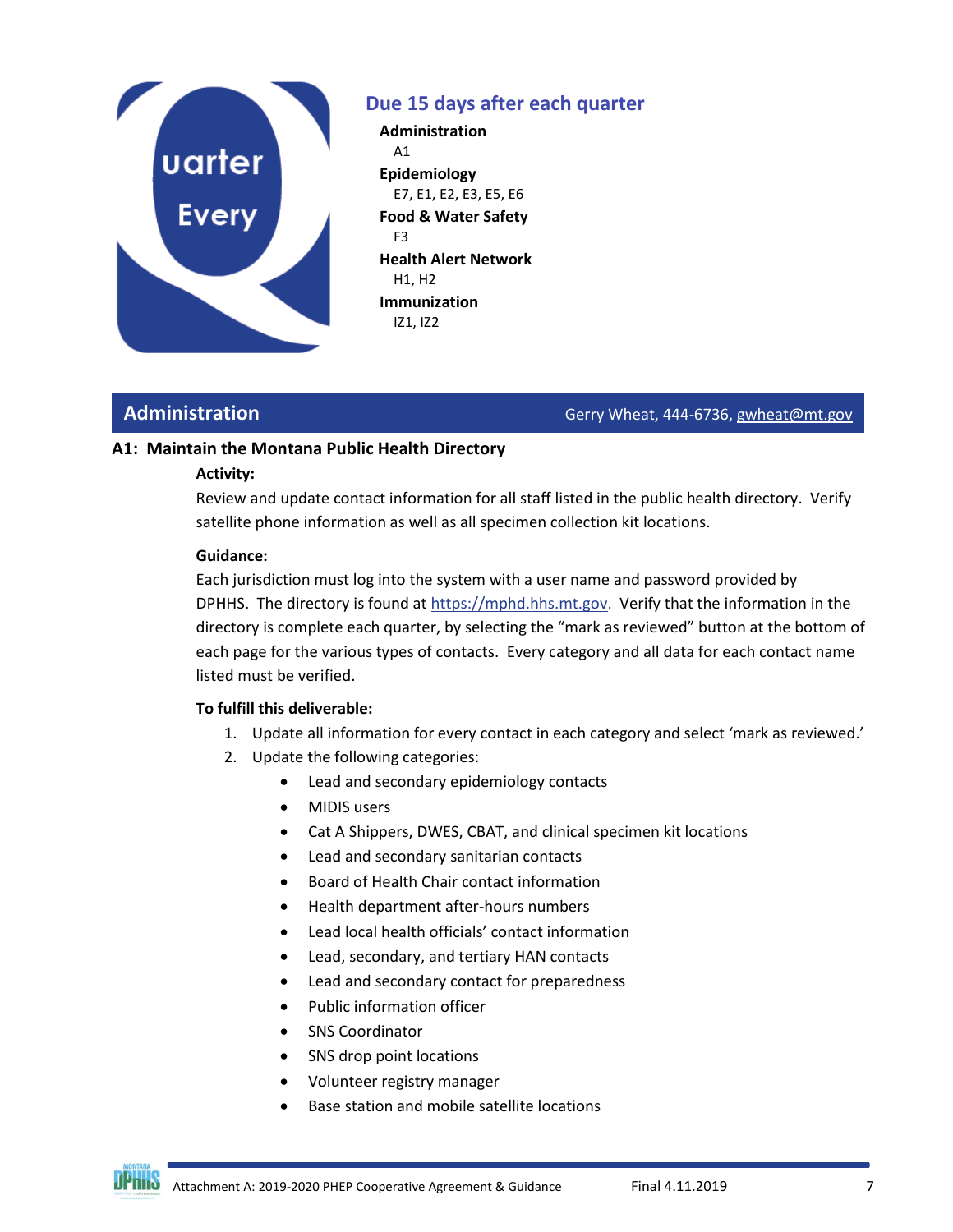#### <span id="page-7-0"></span>**E1: Identify Key Surveillance Partners (KSP)**

#### **Activity:**

Identify and provide the *total* number of KEY SURVEILLANCE PARTNERS (KSP) within your jurisdiction for active surveillance purposes every quarter. Record the number of KSPs by type (providers, laboratories, and other KSPs).

#### **Guidance:**

KSPs should always include laboratories, as well as key providers likely to report diseases such as community health centers, hospitals, clinics, etc. The number of KSPs can vary for each local health jurisdiction based upon the urban or rural nature of its population. We recommend establishing primary and secondary contacts with each KSP to ensure communication. KSPs will likely overlap with your HAN lists. KSPs should include schools and long-term care facilities, at least seasonally, as those can be affected during influenza season and are often sources of outbreaks like norovirus.

#### **To fulfill this deliverable:**

- 1. Provide the total number of KEY SURVEILLANCE PARTNERS (KSP) that you have identified within your jurisdiction on the progress report.
- 2. From the total, indicate the number of KSP that are:
	- a. Providers (e.g. private and community clinics)
	- b. Laboratories
	- c. Schools
	- d. Senior Care Facility (Nursing homes/assisted living facilities)
	- e. Other partners

#### **E2: Conduct Active Surveillance with Key Surveillance Partners (KSP)**

#### **Activity:**

Engage your key surveillance partners through "active" weekly or biweekly surveillance calls. Maintain a log of calls as part of your tracking system to keep contacts up to date under E1.

#### **Guidance:**

KSPs may vary for each local or tribal jurisdiction. KSPs are critical sources for ongoing case report and disease related information. Active surveillance is very valuable for the identification of cases and outbreaks in a timely manner. It also encourages two-way communication pertaining to the collection of information related to reportable conditions, as well as sharing of information that may be relevant to the provider. As in the E1 deliverable, some jurisdictions may add schools during the school year or long-term care facilities during influenza season. Others may conduct routine active surveillance with KSPs most likely to report a communicable disease event to them.

It is important to note if there are a large number of KSPs identified, weekly calls to each one may not be feasible. It may be best to identify a key contact in an organization or facility and count them as one KSP.

#### **To fulfill this deliverable:**

1. Maintain log of active surveillance calls.

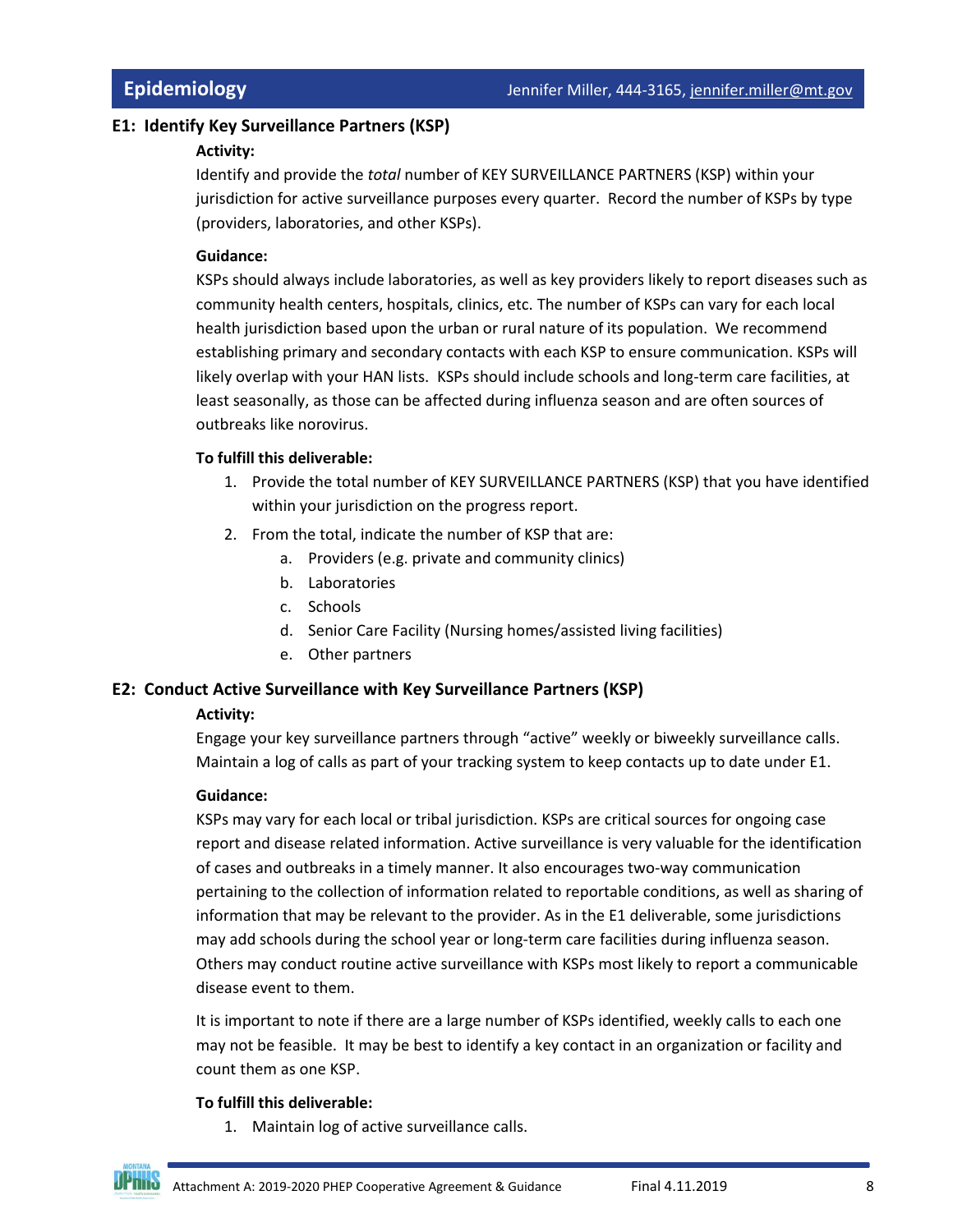2. Indicate on the quarterly progress report if this log was completed.

### **E3: Routinely Disseminate Information**

#### **Activity:**

Report on the materials your jurisdiction distributes to KSPs each quarter.

#### **Guidance:**

While deliverables E1 and E2 identify KSPs, this deliverable assists with effective communication with these partners. Examples of items to distribute are: DPHHS Communicable Disease Weekly Updates, MIDIS generated reports, HAN messages, and reportable disease related presentations. Provide a short narrative of your actions. For example: "Two HAN messages from the state and one local HAN were sent to KSPs. An edited local CDEpi weekly update was provided by email to all KSPs as were Norovirus recommendations and guidance to long term care facilities during the winter."

#### **To fulfill this deliverable:**

1. Provide the frequency and short description of materials distributed to KSP on the progress report.

#### **E5: Reconcile Communicable Disease Cases with DPHHS Staff**

#### **Activity:**

Reconcile all communicable disease investigations performed in the past quarter in order to meet the timeliness and completeness standards set forth by DPHHS and the Administrative Rules of Montana.

#### **Guidance:**

This deliverable helps ensure that reporting systems are functioning as intended, by resolving issues related to discrepancies between state and local numbers or by correct assignment of cases to jurisdictions. In addition, it helps us maintain accurate numbers for state generated reports and our submissions to CDC. Review the reconciliation line list provided by DPHHS via ePass in the first month of each quarter (January, April, July, and October).

Information provided to the staff should include:

- Any changes to current cases belonging to your LHJ
- Any cases not on the list that were not reported previously for this time period
- Any cases on the list that *do not* belong to your LHJ

LHJs should report diseases as timely and completely as possible. These metrics are calculated for all reportable diseases except HIV, animal rabies, and rabies post-exposure prophylaxis reports.

For timeliness, the reporting lag is defined as the average number of days between the date of initial report to a local jurisdiction and the date of report to the state (marked as "Ave Local to State Days" on the reconciliation report). Additionally, the average time for local health providers to report cases to the local health jurisdiction should average less than 24 hours (marked "Ave Diagnosis to Local Days" on the reconciliation report).

**Remember, for most diseases the local-to-state target is less than seven days, but there are some that are immediately reportable or reportable within one business day. Please review ARM 37.114.204 for reporting time frames.** 

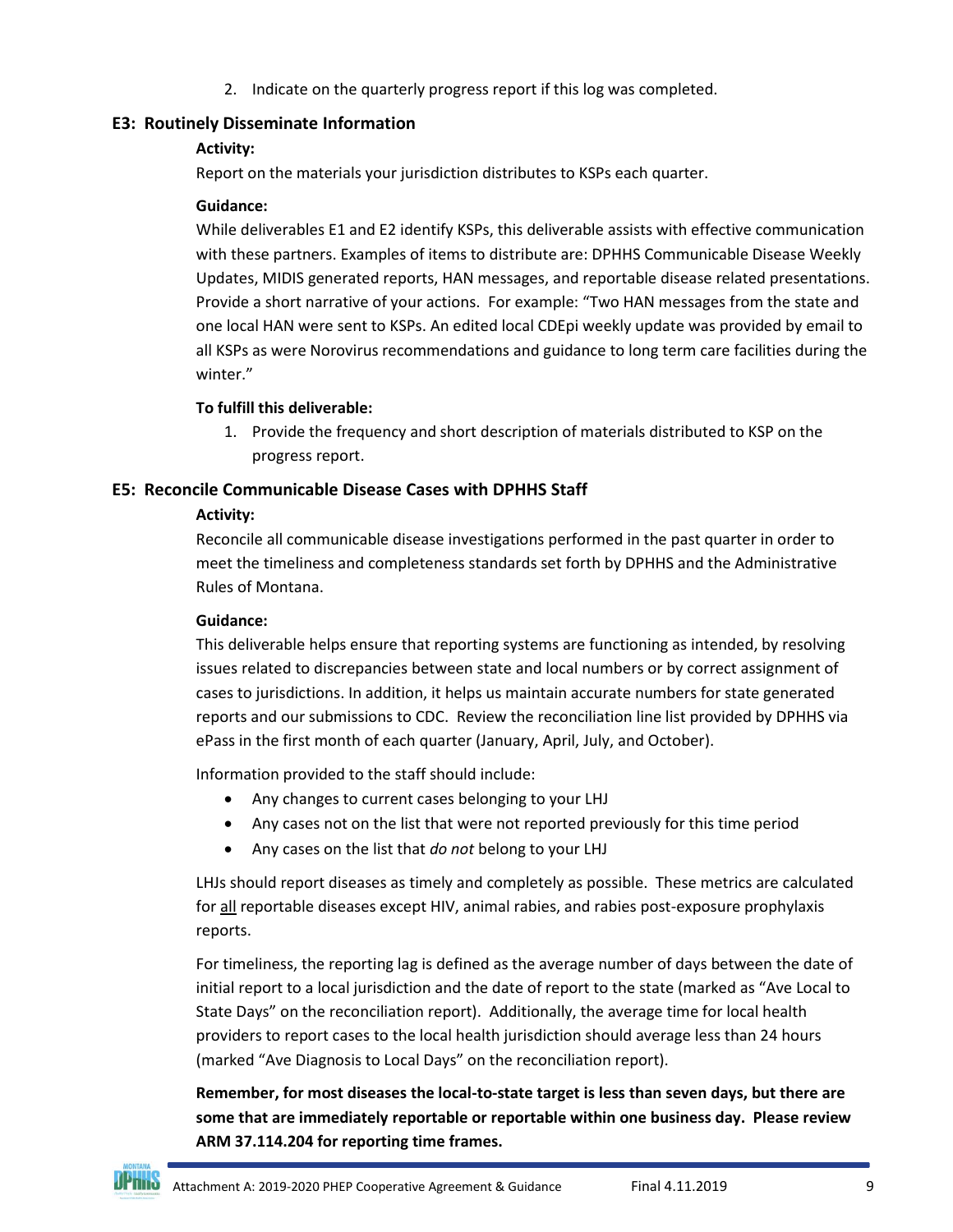Data completeness is defined as the percentage of cases reported to DPHHS using MIDIS that contain complete data elements. The data elements are defined both in the Administrative Rules of Montana (ARM 31.114.205) and by federal grant requirements. Reconciliation reports track the following fields for completeness:

- A. Date of birth
- B. Race
- C. Ethnicity
- D. Physical address
- E. Zip code of residence
- F. Onset date
- G. Hospitalization (Y/N)
- H. Diagnosis date
- I. Date control measures were implemented
- J. Date of interview (STD)
- K. Date of treatment (STD)
- L. Completeness of treatment (STD)
- M. HIV test offered (Y/N) (STD)
- N. Pregnancy status (female STD cases only)

**The goal for completeness of each data element is 90%.** Any cases that have missing elements should be updated in MIDIS during the reconciliation process.

When completeness goals are not met, local health jurisdictions will be asked to identify barriers to reporting in a complete and timely manner and identify tactic(s) to overcome barriers which are present.

- 1. Review the DPHHS reconciliation report distributed to you each quarter and note the reporting lag between your jurisdiction and DPHHS staff. Correct typos or fill in missing information in MIDS. If reporting timeliness is below goal, please report what barriers you encountered and describe tactics you have identified to overcome them in the quarterly progress report.
- 2. Review the most recent DPHHS reconciliation report distributed to you each quarter outlining your jurisdiction's reported cases. Complete any missing required data fields in MIDIS. If data completeness is below goal, please indicate what barriers you encountered and what tactics you have identified to overcome them.
- 3. Record the date that cases were reconciled with the DPHHS staff.
	- a Indicate the reconciliation completion date in the quarterly progress report.
	- b If multiple people in your jurisdiction perform the reconciliation concurrently, please record the date all sections were complete.

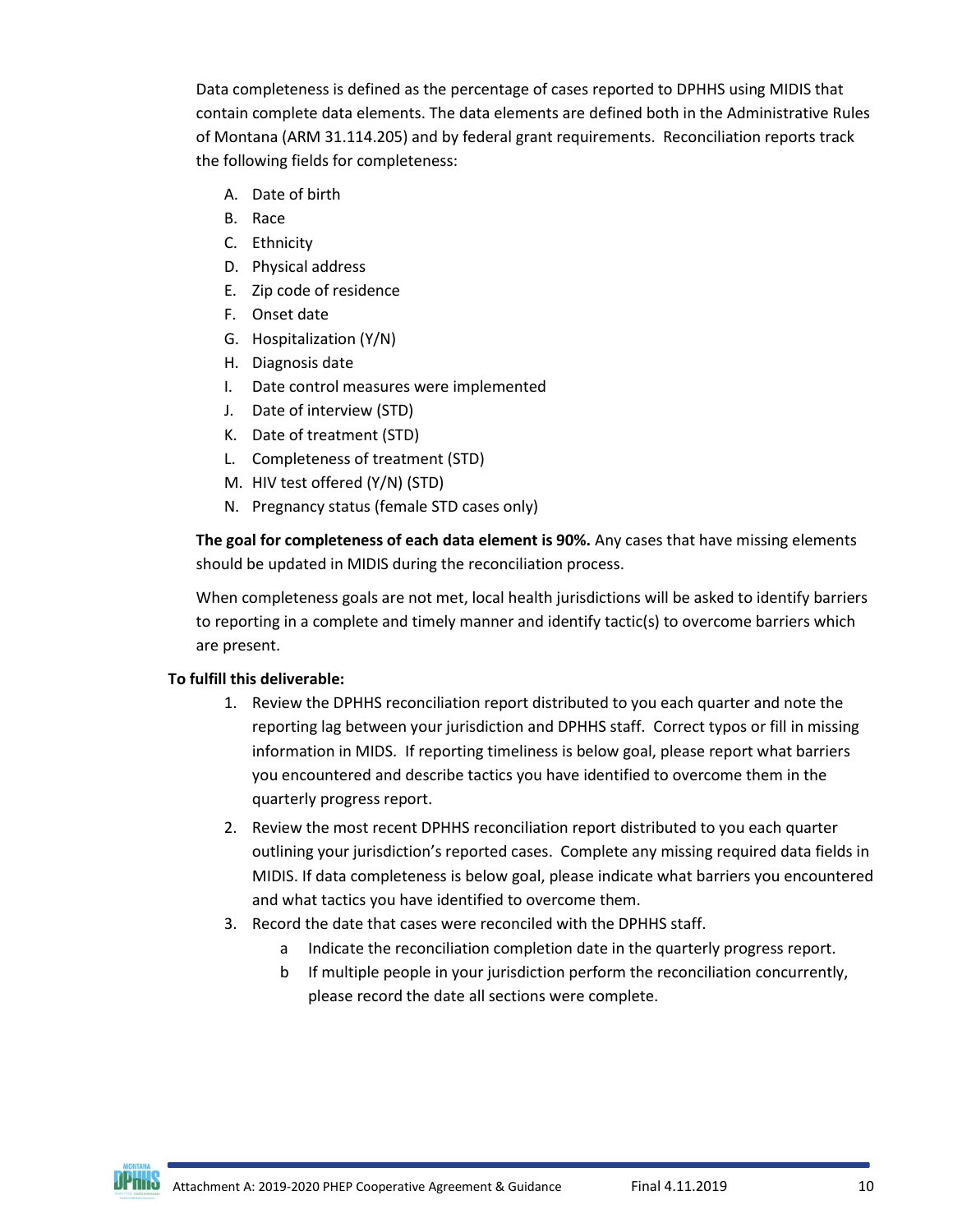#### **E6: Maintain 24/7 Communication System**

#### **Activity:**

Participate in the regular testing of the 24/7 notification system initiated by the CDEpi section.

#### **Guidance:**

Your 24/7 notification system is tested monthly. Response is required within 15 minutes of the test call. Review your jurisdiction's 24/7 protocols during the grant period and report any failure of the 24/7 notification test system. Any corrective actions must be summarized in an improvement plan. An improvement plan should identify barriers to reporting in a complete and timely manner and identify tactic(s) to overcome barriers which are present.

#### **To fulfill this deliverable:**

1. Report success or failure of your jurisdiction's response to the 24/7 test call. If a failure has occurred, state what happened at the time and document the outcome of the retest.

<span id="page-10-0"></span>**Food & Water Safety** Alicia Love, 444-5303[, alicia.love@mt.gov](mailto:alicia.love@mt.gov) Staci Evangeline, 444-2089, [staci.evangeline@mt.gov](mailto:staci.evangeline@mt.gov)

### **F3**: **After-Hours Contact Information for Sanitarians Integrated into 24/7 System**

#### **Activity:**

Ensure that environmental health sanitarians are integrated into your jurisdictions 24/7 communication system (see E6).

#### **Guidance:**

This system will be tested quarterly. The system will be tested by calling the jurisdiction's After-Hours Number on the Public Health Directory. Our office will ask to speak to the On-Call Sanitarian. Response is required within 15 minutes of the test call by a local public health representative, preferably the On-Call Sanitarian. In the event of a test failure, FCS will notify you and work with you to provide an improvement plan for any failures. A re-test will be conducted to ensure problems are resolved, but the outcome of the re-test does not change the status of the Deliverable. Please remember that this is the same phone that is called for real life events, including truck wrecks.

- 1. Have the On-Call Sanitarian or another public health representative respond to the test call within 15 minutes.
- 2. On the quarterly progress report, indicate success or failure of your jurisdiction's response to the 24/7 test call. Provide an improvement plan for any failures.

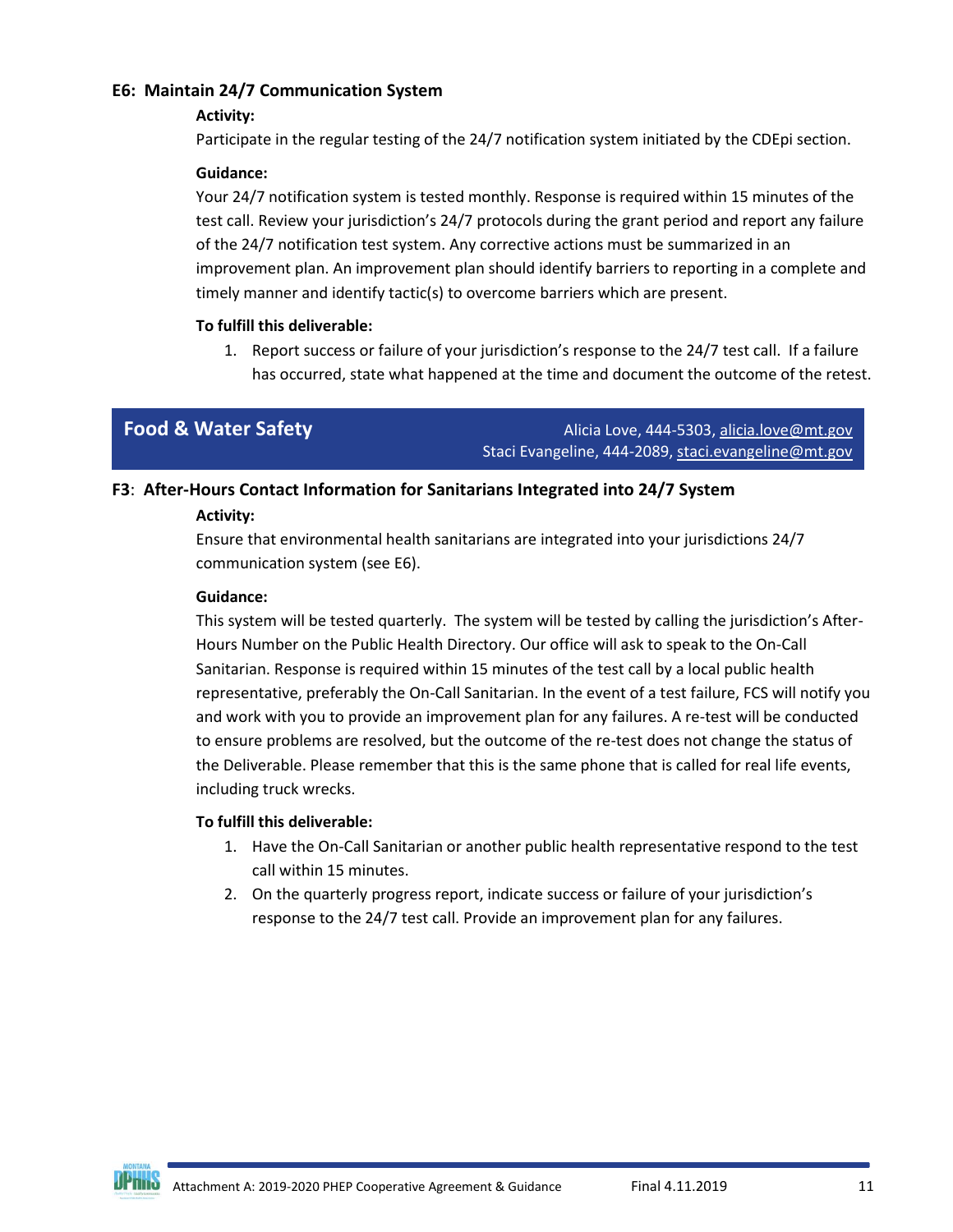#### <span id="page-11-0"></span>**H1: HAN Distribution**

#### **Activity:**

Test your Local HAN System once each quarter.

#### **Guidance**:

Each quarter of this grant local health jurisdictions will conduct local testing with their respective health partners. Locals can use the methods that are available to them to conduct the tests. This may include the use of E-mail, FAX or Phone. Conduct Local HAN testing once each quarter with your Local HAN contacts and collect responses. Jurisdictions must reach at least a 70% response rate to count as a passing test. Local jurisdictions will have to retest until a level of 70% or above is reached. The goal for this deliverable is to have all local health jurisdictions in Montana above 90% by the end of year 3 of this new grant cycle.

#### **To fulfill this deliverable:**

- 1. Provide the total number on Local HAN Contacts that you sent the test message to and the total number of responses you received in 25 hours. Health jurisdictions with large lists should conduct HAN tests with a sampling of their list. Real health events will count as long as the responses are collected.
	- a. Number of Recipients
	- b. Number of Responses Received Within 25 hours \_\_\_\_\_\_\_\_
	- c. Response Rate

#### **H2: Local HAN Contacts**

#### **Activity:**

Provide the total number of HAN contacts.

#### **Guidance:**

The number of contacts may change due to an event or medical emergency. Report the total number each quarter.

#### **To fulfill this deliverable:**

1. Count and report the total number of contacts in your jurisdiction who are Local HAN Contacts. Examples of local HAN contacts include: Law Enforcement, Pharmacists, School Nurses, Long Term Care Facilities, Hospitals, Commissioners, and Veterinarian.

#### <span id="page-11-1"></span>**Immunization** Maddie Barber, 444-9539, [mbarber@mt.gov](mailto:mbarber@mt.gov)

#### **IZ1: Off-Site Influenza Clinics**

#### **Activity:**

Report the total number of off-site influenza immunization clinics and the total number of influenza vaccine doses administered at the off-site clinics.

#### **Guidance:**

Off-site influenza clinics help enhance and strengthen the capabilities of a local health jurisdiction to respond to a public health emergency event requiring vaccine transport, handling, and administration. The implementation of off-site influenza clinic best practices increases

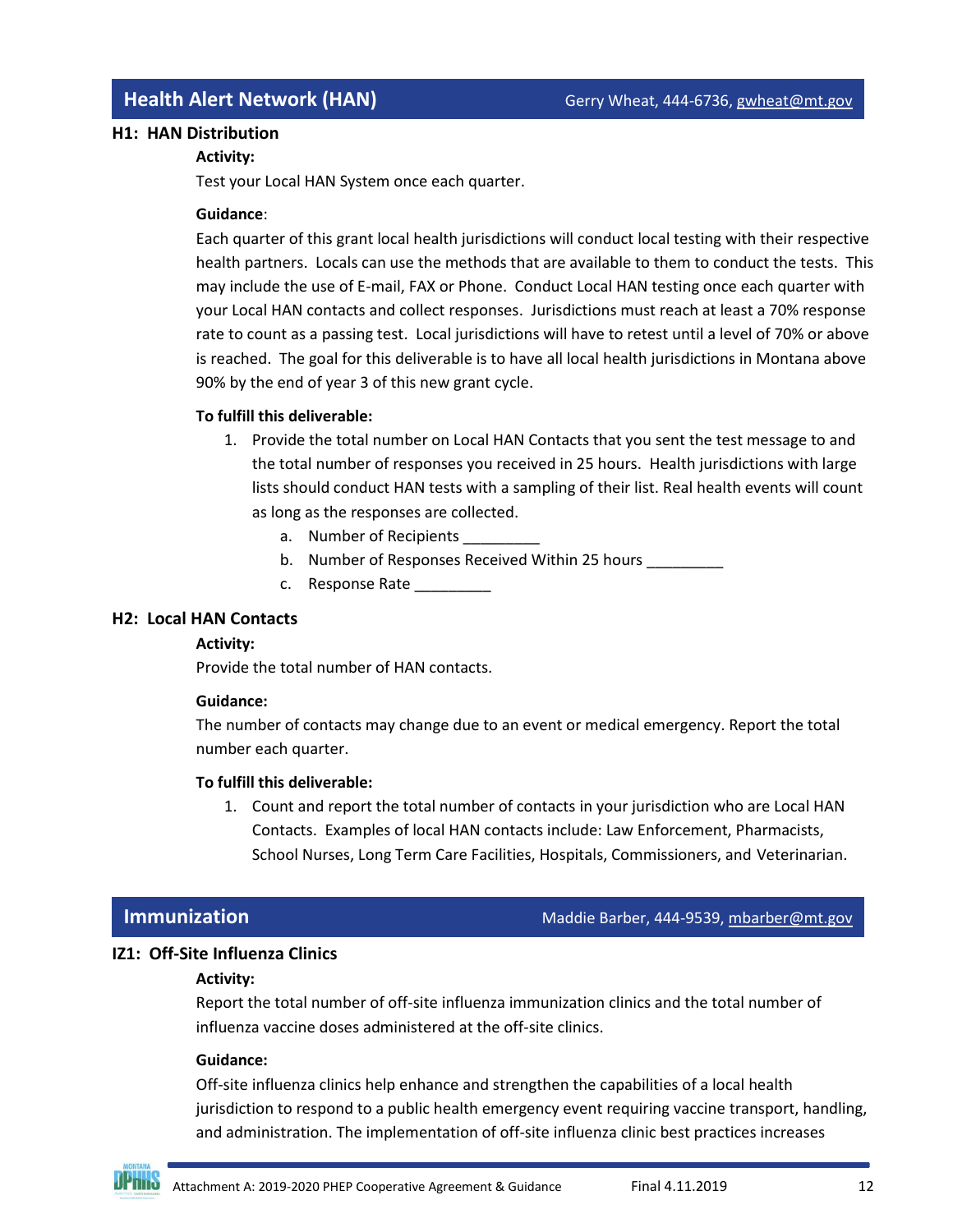efficiency and decreases vaccine administration errors and vaccine wastages during a public health emergency.

The *Immunization-PHEP* spreadsheet containing the IZ1 worksheet (tab 1), provided by DPHHS, is available to track and report the total number of off-site influenza clinics and influenza doses administered each quarter. The spreadsheet is available by request.

### **To fulfill this deliverable:**

- 1. Use the IZ1 worksheet to track off-site clinics and doses of influenza administered.
- 2. Total the number of off-site influenza clinics conducted every quarter.
- 3. Total the number of influenza doses administered every quarter.
- 4. Report the total number of off-site clinics and influenza doses administered to complete the Progress Report every quarter.

### **IZ2: Influenza Partners & Communication**

#### **Activity:**

Report influenza vaccination planning with your jurisdiction's influenza partner agencies or groups and types of media outreach used to advertise influenza prevention messaging and your influenza clinics.

#### **Guidance:**

Advanced planning, including identifying communication strategies, are important components to emergency management. Planned collaborations among local partners strengthen preparedness partnerships. In addition, using effective communication methods during a public health emergency can streamline response activities.

The *Immunization-PHEP* spreadsheet containing the IZ2 worksheet (tab 2), provided by DPHHS, is available to track and report the track vaccine partner meetings and influenza prevention messaging and clinic advertising. The spreadsheet is available by request.

- 1. Use the IZ2 worksheet to track vaccine partner meetings and influenza prevention messaging and clinic advertising every quarter.
- 2. Report the information to the Progress Report every quarter.

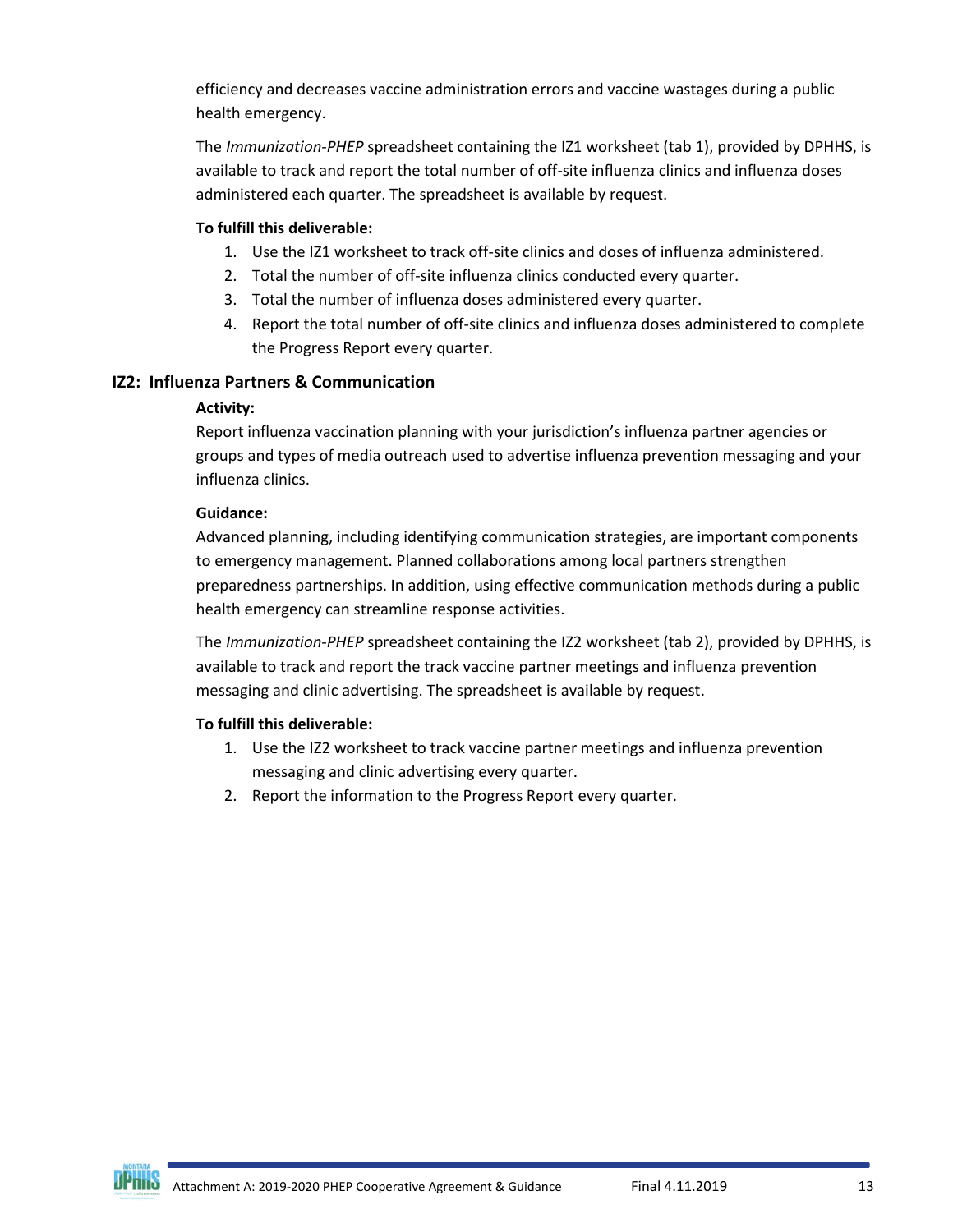

# <span id="page-13-0"></span>**July 1 – September 30**

## **Due October 15, 2019**

**Administration** A1 \* **Capability Assessments**

Cap. 1, Cap. 2, Cap. 14 **Epidemiology**

E4, E9, [E1, E2, E3, E5, E6] \* **Exercise** EX1

**Food & Water Safety** F2, F3\* **Health Alert Network**

[H1, H2] \* **Immunization** [IZ1, IZ2] \*

\*these are due every quarter

## **Capability Assessments Capability Assessments Luke Fortune, 444-1281**[, lfortune@mt.gov](mailto:lfortune@mt.gov)

**Capability 1:** [Community Preparedness](https://phep.formstack.com/forms/phep_capability_1_assessment_20192020) **Capability 2:** [Community Recovery](https://phep.formstack.com/forms/phep_capability_2_assessment_20192020) **Capability 14:** [Responder Safety and Health](https://phep.formstack.com/forms/phep_capability_14_assessment_20192020)

<span id="page-13-1"></span>**Epidemiology Jennifer Miller, 444-3165**, *jennifer.miller@mt.gov* 

## **E4: Disseminate Disease Reporting Instructions to Key Surveillance Partners (KSP)**

### **Activity:**

Annually disseminate the list of reportable conditions and reporting instructions to KSPs, preferably in person or via presentations. Record the date(s) of dissemination or indicate when your jurisdiction plans do so.

### **Guidance:**

The objective of this deliverable is to ensure that 100% of your *key surveillance partners* have the most current information regarding communicable disease reporting. Contact CDEpi for more guidance.

### **To fulfill this deliverable:**

1. Record the date(s) that disease reporting instructions were provided to KSPs with a general description of what materials were provided.

## **E9: Non-Pharmaceutical Interventions (NPI) Plan**

### **Activity:**

As a part of an all-hazards planning approach, review and revise (if necessary) your Non-Pharmaceutical Interventions Plan (known as NPI, or an Isolation and Quarantine Plan) to address control measures implemented to prevent secondary spread of a communicable disease in a populace.

### **Guidance:**

NPI is more than just isolation and quarantine. CDC defines the activities that qualify as NPI as the following:

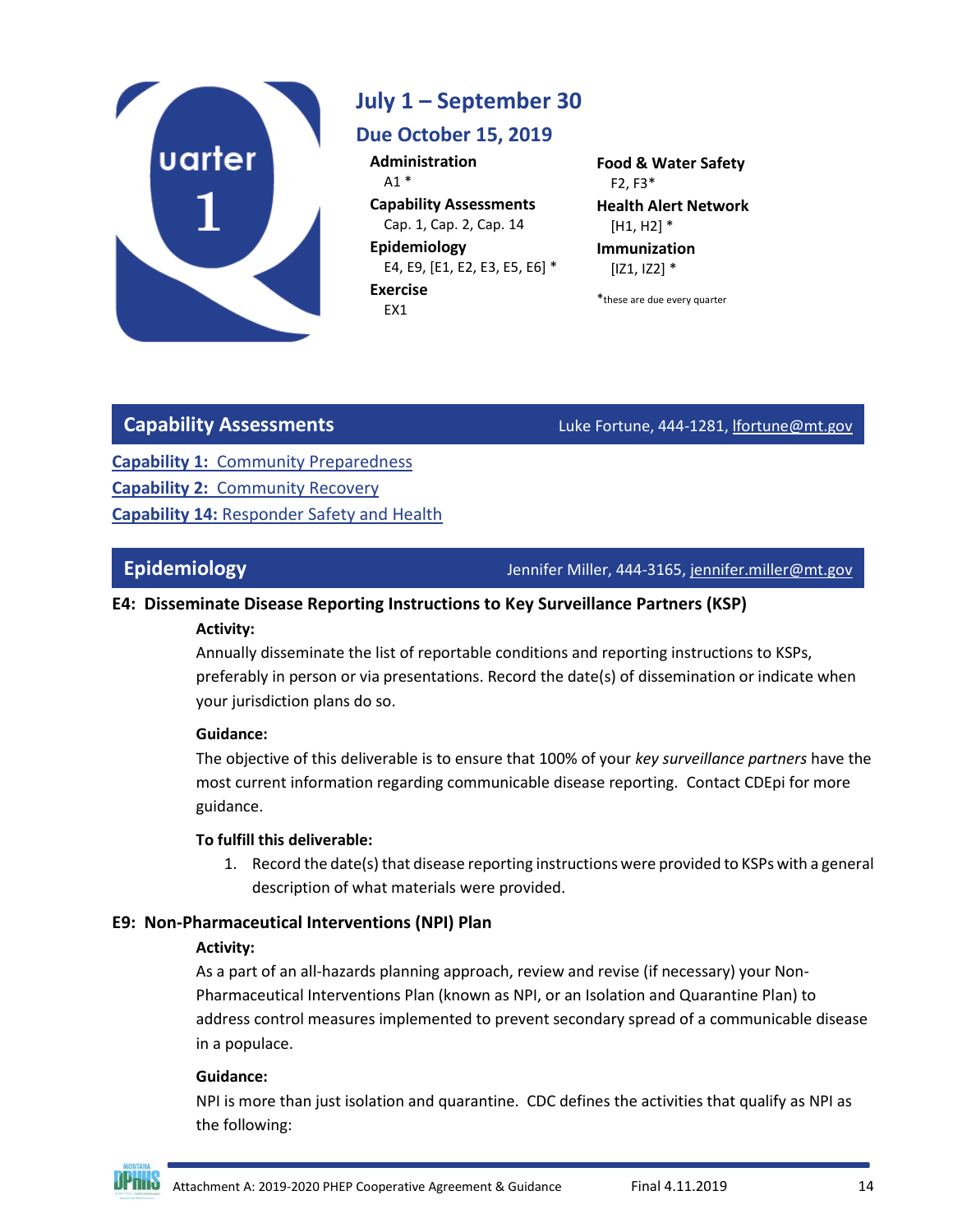- **Isolation**
- Quarantine
- Restrictions on movement and travel advisories or warnings
- Social distancing
- External decontamination
- Hygiene
- Precautionary protective behaviors

For example, exclusion of an ill individual from a sensitive setting is a precautionary protective behavior. Some NPIs are basic, everyday recommendations such as cough etiquette promotion to prevent influenza. Others are very specific to certain diseases, such as asking a pertussis case to remain at isolated at home for five days after antibiotic therapy starts. Your jurisdiction does not need to include disease-specific control measures in the plan or protocol, but should outline general measures and the process to enact them.

Utilize the assessment tool and guidance provided in the deliverable resources folder in CDCB Resource Page or in the PDR page a[t http://dphhs.mt.gov/publichealth/cdepi/CDCPBResources](http://dphhs.mt.gov/publichealth/cdepi/CDCPBResources) for your review. If you have problems retrieving the assessment tool, contact the subject matter expert. NPI plans should consider all components stated on the checklist, or have a reference to another portion of your plan or a separate protocol that covers the listed component.

#### **To fulfill this deliverable:**

- 1. Review your NPI plan using the checklist found on the PDR page, and have it signed by your Board of Health Chairperson and Health Officer.
- 2. Upload your current NPI plan, and a scanned version of your signed checklist into your 1st quarter progress report.
- 3. CDEpi will review and provide feedback on the NPI plan prior to the end of the budget period.

<span id="page-14-0"></span>**Exercise** Gary Zimmerman, 444-3045, [gzimmerman@mt.gov](mailto:gzimmerman@mt.gov)

### **EX1 Training & Exercise Planning**

#### **Activity:**

Conduct a Training & Exercise Planning Workshop (TEPW) and produce a Multi-Year Training & Exercise Plan (TEP).

#### **Guidance:**

The TEPW establishes the strategy, timeline, and structure for an exercise and training program that enhances public health preparedness. In addition, it sets the foundation for the planning, conduct, and evaluation of exercises with other community emergency and response partners.

The purpose of the TEPW is to use the guidance provided by elected and appointed officials to identify to set exercise program priorities and develop a multi-year schedule of exercise events and supporting training activities to meet those priorities. The workshop should include your community's preparedness and response partners.

- Local Emergency Responders (fire, EMS)
- Healthcare Providers (hospitals, clinics, pharmacists, etc.)

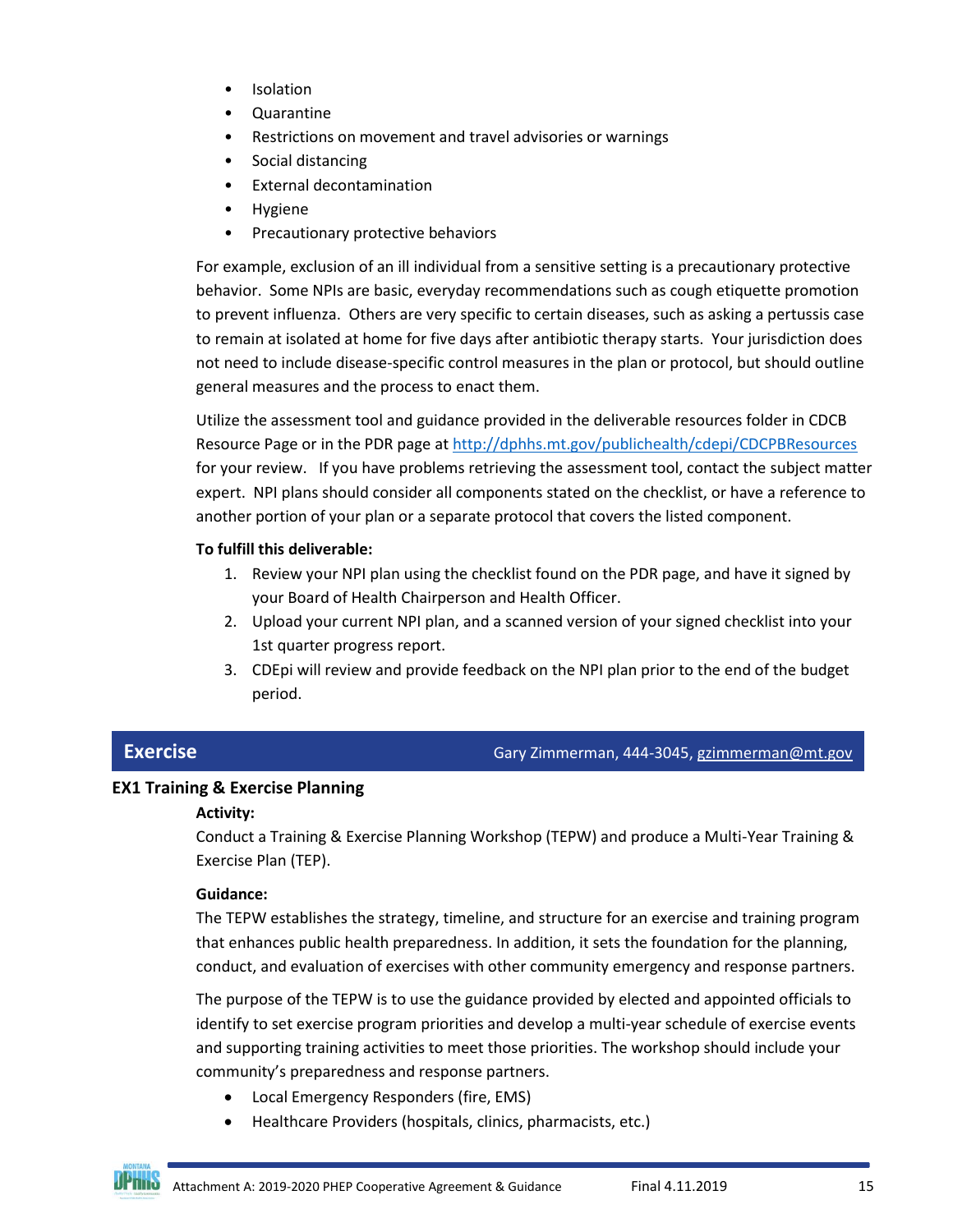- Community Leadership
- Cultural and Faith-Based Groups
- Civic and Volunteer Organizations
- Social Services
- Mental/Behavioral Health Service Providers
- Local Area Office of Aging
- Education and Childcare

The resulting product of the workshop is the TEP.

The Multi-year TEP outlines an organization's overall priorities for training and exercise during a defined multi-year period. It also identifies the specific training and exercises that will help the organization build and sustain the core capabilities needed to address those priorities.

The TEP is the strategic approach to filling your jurisdiction's public health capability gaps and contributing to community resilience. Your jurisdiction can develop collaborative exercise and training priorities with your community partners and HCC. However, the TEP must include these PHEP priorities.

*Priority 1:* Work towards filling identified public health preparedness gaps.

*Priority 2:* Sustain current training and exercise activities.

*Priority 3:* Collaborate with preparedness and response partners to build community resilience

The TEPW should also incorporate other informational tools to build the TEP. The following is a list of example documents to bring to the TEPW.

- After Action Reports
- Threat and Hazard Identification and Risk Assessment (THIRA) for your jurisdiction
- Workforce needs surveys
- Quality improvement surveys
- Contracts
- Any federal or State standards and requirements (Medicare, social services, public health, etc.)
- Any other similar documents

*Note:* Guidance and templates for this deliverable are available on the PDR page at [http://dphhs.mt.gov/publichealth/cdepi/CDCPBResources.](http://dphhs.mt.gov/publichealth/cdepi/CDCPBResources)

- 1. Conduct or participate in a TEPW with your jurisdiction's preparedness partners.
- 2. Upload the meeting agenda (agenda should have TEP, Training Plan Meeting or similar to confirm that the TEPW was completed) and the meeting sign-in sheet to the progress report.
- 3. Create your public health agency's Multi-Year TEP and upload a copy to the progress report.

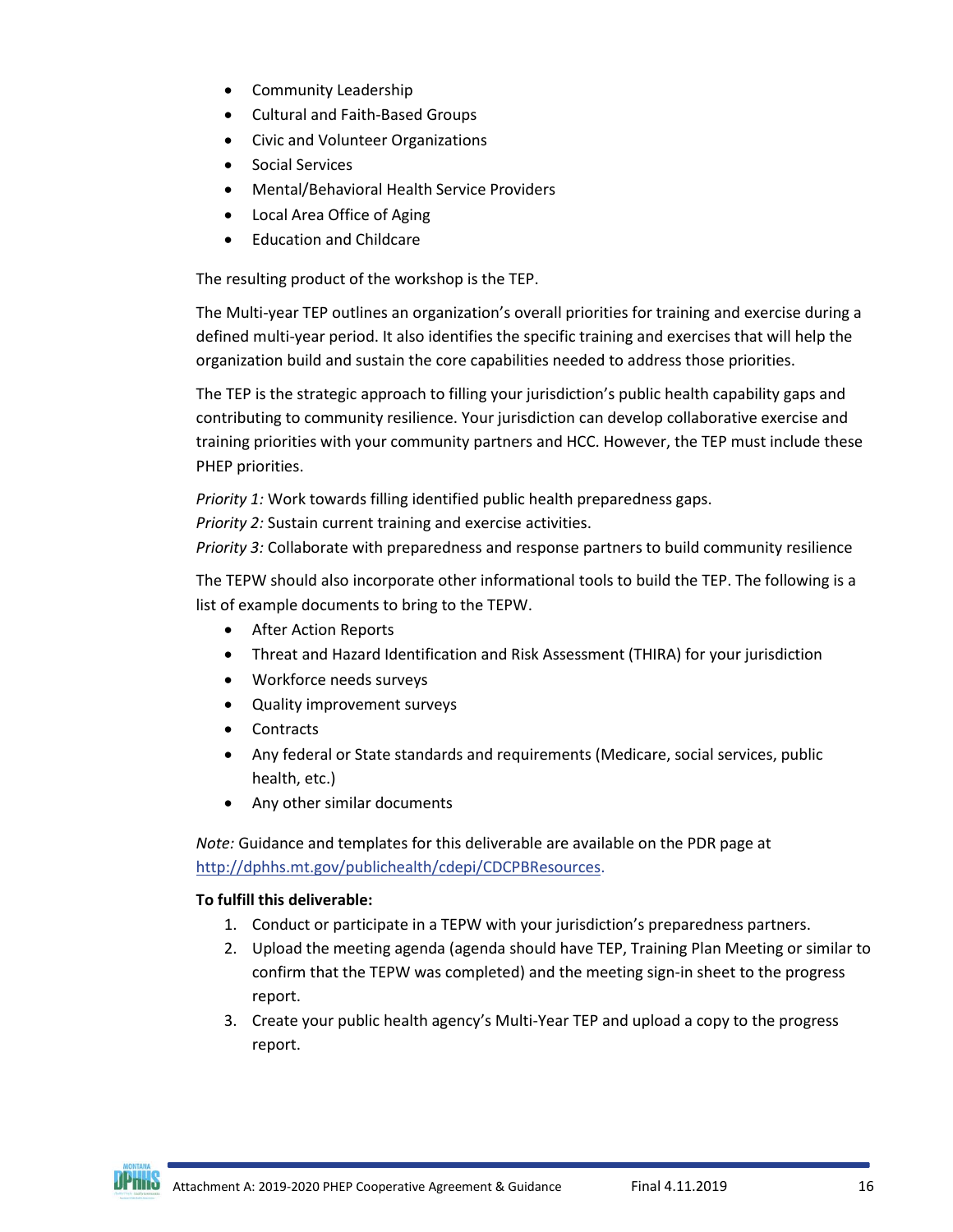#### <span id="page-16-0"></span>**F2: Review Truck and Train Wreck Protocol**

#### **Activity:**

The Registered Sanitarian (RS) for your jurisdiction works with the local Board of Health to maintain an approved procedure to respond to truck wrecks under MCA 50-2-118. This MCA can be found at [http://leg.mt.gov/bills/mca/50/2/50-2-118.htm.](http://leg.mt.gov/bills/mca/50/2/50-2-118.htm)

#### **Guidance:**

Ensure that the information in your current protocol is up to date and meets standards. DPHHS will provide sample accident protocols on the sanitarian resource page located at [http://dphhs.mt.gov/publichealth/FCSS/SanitarianResource.aspx.](http://dphhs.mt.gov/publichealth/FCSS/SanitarianResource.aspx) These may be used as guidance in cases where protocols need to be re-written. Though commonly referred to as the, "Truck Wreck Protocol, remember that this protocol should be used for any accident involving the transportation of food, including trains.

#### **To fulfill this deliverable:**

1. If the protocol has been modified or relevant staffing changes have occurred, upload a copy of the locally approved truck wreck protocol to the progress report. In cases where no protocol or staff changes have occurred, provide a written statement that the previous year's protocol is still accurate.

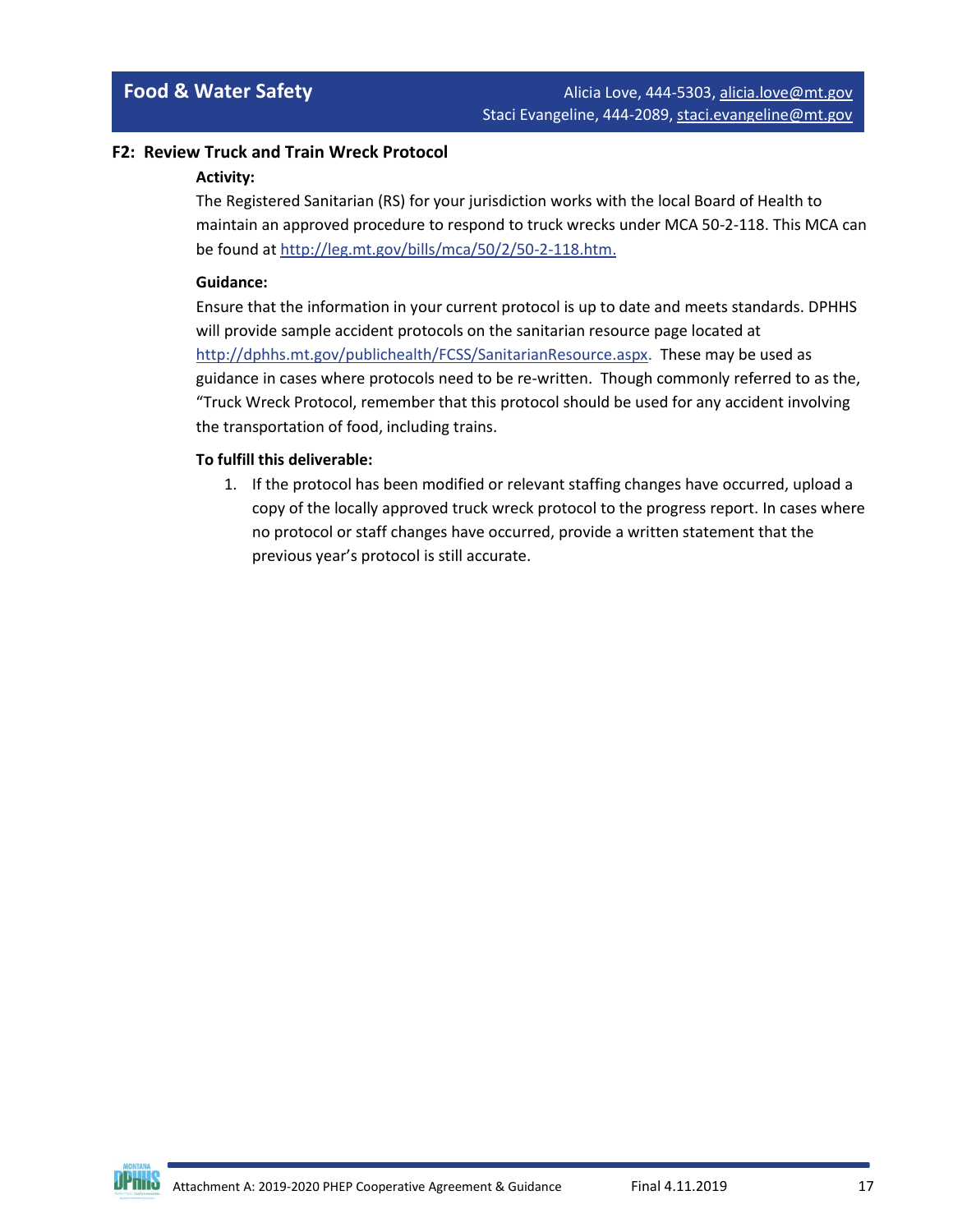

# <span id="page-17-0"></span>**October 1 – December 31**

## **Due January 15, 2020**

**Administration** A1 \* **Capability Assessments** Cap. 4, Cap. 6 **Epidemiology** [E1, E2, E3, E5, E6] \* **Exercise** EX2, EX3

**Health Alert Network** [H1, H2] \* **Food & Water Safety** F4, F3\* **Immunization** IZ3, IZ4, [IZ1, IZ2] \* \*these are due every quarter

**Capability Assessments Capability Assessments Luke Fortune, 444-1281, Ifortune@mt.gov** 

**Capability 4:** [Emergency Public Information and Warning](https://phep.formstack.com/forms/phep_capability_14_assessment_20192020) **Capability 6:** [Information Sharing](https://phep.formstack.com/forms/phep_capability_6_assessment_20192020)

<span id="page-17-1"></span>**Exercise** Gary Zimmerman, 444-3045, [gzimmerman@mt.gov](mailto:gzimmerman@mt.gov)

## **EX2 Unknown Substance Plan Tabletop Exercise (TTX)**

### **Activity:**

Conduct a TTX with your local response partners to exercise your jurisdiction's Unknown Substance (Suspicious Substance, White Powder etc.) response plans with focus on transportation. Along with the TTX, 10 LHJ's will be selected to perform an additional packaging & transportation functional exercise (FE) that MUST be conducted the week prior to the Statewide Exercise ((Oro Y Plata Armis FSE (Sep 16 thru Oct 4, 2019)).

### **Guidance:**

All jurisdictions developed transportation plans for sending Category A agents to the Montana Public Health Laboratory (PHL) that were signed by their local or tribal authorities. The yearly checklist and guidance provided by PHL has only remained at the local level and not exercised with the State.

A TTX is intended to generate discussion of various issues regarding a hypothetical, simulated emergency. TTXs can be used to enhance general awareness, validate plans and procedures, rehearse concepts, and assess the types of systems needed to guide the prevention of, protection from, mitigation of, response to, and recovery from a defined incident. The purpose of this TTX is to evaluate the LHJ's plans to support packaging and transportation of an unknown substance from the LHJ to the PHL, ensuring jurisdictions can effectively execute their unknown substance plans in response to a public health emergency.

*Note:* Full requirements for this deliverable will be distributed during the PHEP Regional Workshops in May 2019. Guidance and templates for this deliverable will be available on the PHEP Deliverable Resources (PDR) page at no later than June 1, 2019.

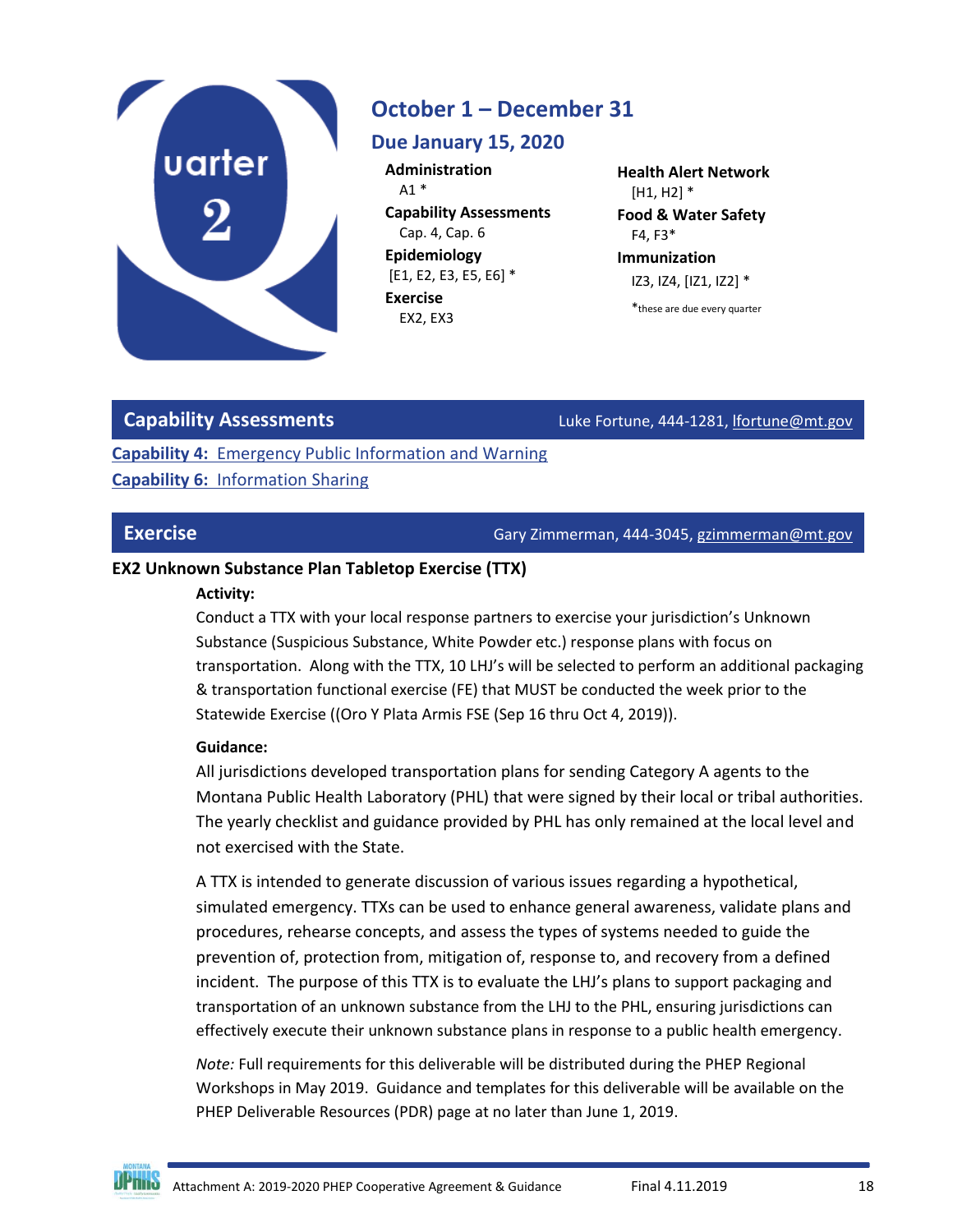### **To fulfill this deliverable:**

- 1. Conduct the TTX with your jurisdiction's preparedness partners completing requirements outlined in exercise guidance materials to be distributed during the PHEP Grant Workshops in May 2019.
- 2. If your LHJ is selected: Conduct the Packaging & Transportation Functional Exercise (FE) with your jurisdiction's preparedness partners during week of Sep 16 thru Oct 4, 2019 IAW exercise guidance materials to be distributed during the PHEP Grant Workshops in May 2019.
- 3. Complete and upload a copy of the After-Action Report to the progress report. PHL will receive a copy of the AAR.

#### **EX3 Participate in State-wide Full-Scale Exercise**

#### **Activity:**

Participate in *Operation Oro Y Plata Armis*, the Statewide Strategic National Stockpile (SNS) Receipt, Store, and Stage (RSS) Full Scale Exercise (FSE), September 23 – 18 October 2019.

#### **Guidance:**

An FSE is typically the most complex and resource-intensive type of exercise. It involves multiple agencies, organizations, and jurisdictions and validates many facets of preparedness. The purpose of this FSE is to evaluate the LHJ's ability to support medical countermeasure distribution and dispensing for all hazards, ensuring jurisdictions can effectively execute their Emergency Medical Countermeasure Plans in response to a public health emergency.

LHJs can expect to be required to exercise PHEP Capability 3: Emergency Operations Coordination, Capability 8: Medical Countermeasure Dispensing (POD Clinic), and Capability 9: Medical Material Management & Distribution (RSS site distribution, Transportation, Inventory Management, and Security).

*Note:* Full requirements for LHJ participation will be distributed during the PHEP Regional Workshops in May 2019. Guidance and templates for this deliverable will be available on the PDR page at

<http://dphhs.mt.gov/publichealth/cdepi/CDCPBResources> *no later than June 1, 2019.*



- 1. Participate in the Statewide FSE with your jurisdiction's preparedness partners completing requirements outlined in exercise guidance materials to be distributed during the PHEP Regional Workshops in May 2019.
- 2. Complete & upload a copy of the After-Action Report.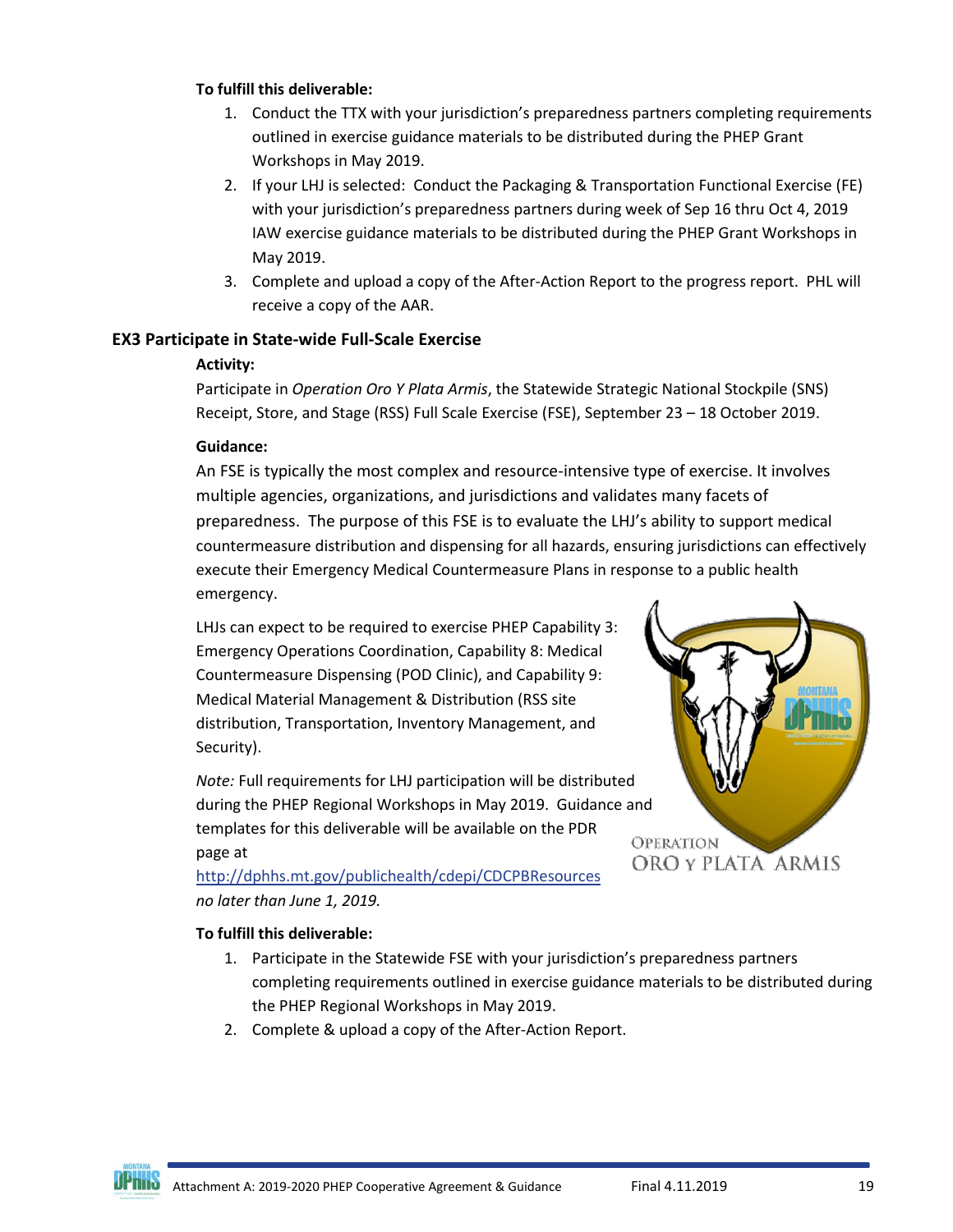#### <span id="page-19-0"></span>**F4: Update Contact Information for All Licensed Establishments**

#### **Activity:**

Fill in the contact information in the Licensed Establishment Database.

#### **Guidance:**

The Registered Sanitarian for your jurisdiction should be maintaining and updating contact information for all licensed facilities regularly. If needed, contact FCS to request a spreadsheet of the licensed facility information that is present in the database.

Review the contact information in the licensing database for your licensed establishments and confirm that the phone numbers, mailing addresses, email addresses and physical addresses for each licensed establishment in your jurisdiction are up to date. Wherever necessary, please correct the contact information so that it is current.

#### **To fulfill this deliverable:**

- 1. Ensure that the contact information (phone, email address, mailing address, and physical address) for each licensed establishment in your jurisdiction is current and accurate in the FCS Database.
- 2. Criteria for approval are:
	- a. Over 95% of phone numbers are present in database or are on spreadsheet.
	- b. Over 95% of physical addresses are valid and accurate in database or on spreadsheet.
	- c. Over 95% of businesses have an email address in database or are on spreadsheet.
	- d. Recognizing that 95% may not be obtainable if a jurisdiction has less than 20 licensed establishments, the metrics will be evaluated on a case by case basis. The evaluation will be based on measurable improvements and efforts seen.
- 3. If updated information cannot be modified by the Sanitarian in the FCS database, submit a spreadsheet that notes information changes by uploading it to the quarterly progress report.

## <span id="page-19-1"></span>**Immunization** Maddie Barber, 444-9539, [mbarber@mt.gov](mailto:mbarber@mt.gov)

#### **IZ3: Influenza Checklist; Full Scale Exercise, Off-Site Influenza POD Exercise**

#### **Activity:**

Complete the *Checklist for Best Practices for Vaccination Clinics Held at Satellite, Temporary, or Off-Site Locations* for an off-site influenza clinic, in conjunction with the full-scale exercise in October 2019.

#### **Guidance:**

Establishing readiness for an off-site influenza clinic is comprised of multiple parts. Checklists provide systematic ways to implement the necessary protocols and best practices are followed to ensure the safety of individuals.

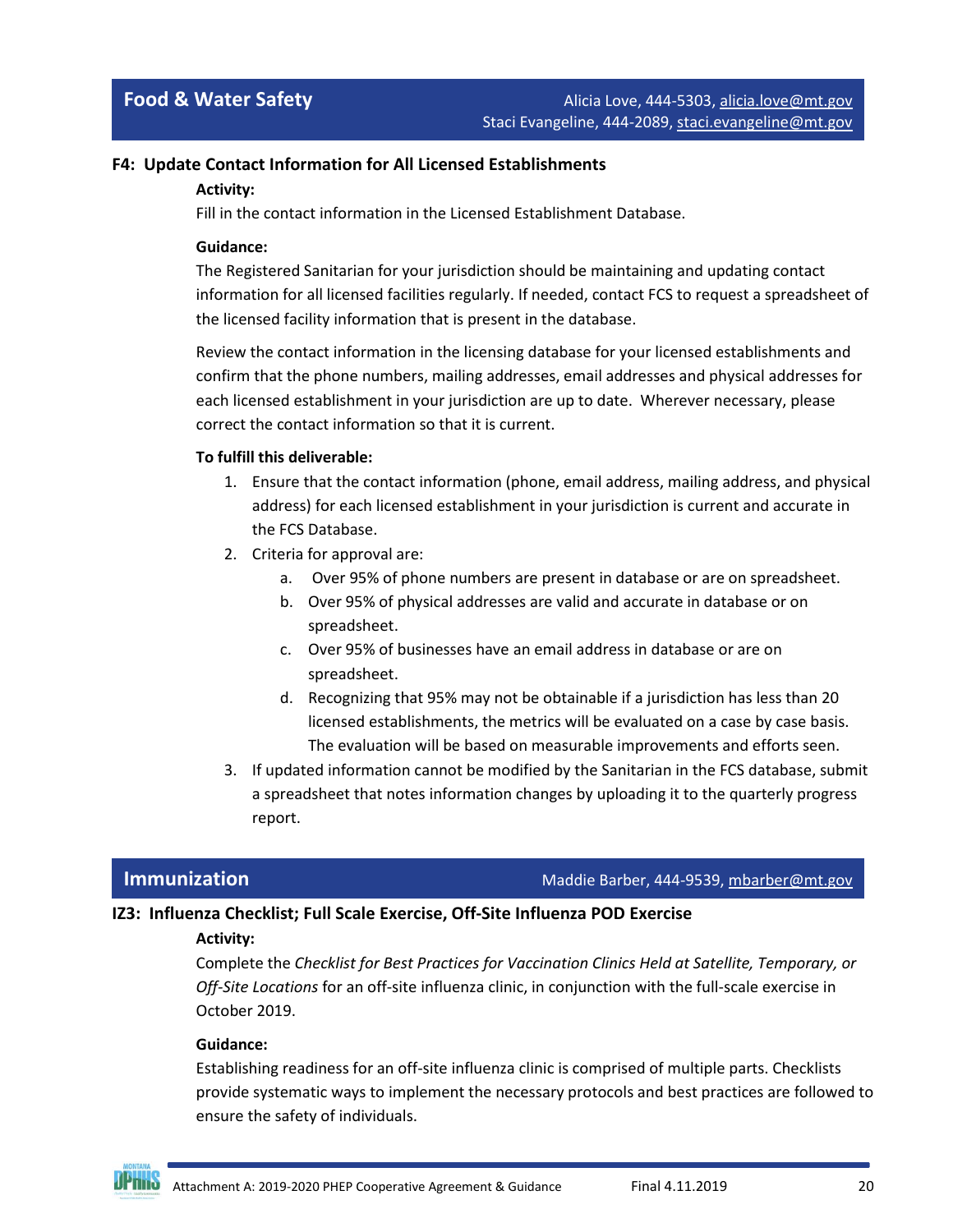Review and complete the checklist throughout the process of planning, exercising and reviewing the Influenza POD Exercise. Complete the sections as they correspond to the three stages of an off-site influenza clinic. The stages include "before the clinic", "during the clinic", and "after the clinic."

The checklist will be located on the PHEP Deliverable Resources (PDR) webpage under Immunization and is currently in the guidance binder. Complete the checklist to the best of your ability and submit.

#### **To fulfill this deliverable:**

- 1. Review the checklist during the pre-planning stage for the off-site influenza clinic.
- 2. Complete the sections during the appropriate stages.
- 3. Upload the completed checklist to the progress report.

### **IZ4: Report Vaccination Population Groups; Full Scale Exercise, Off-Site Influenza POD Exercise Activity:**

Submit aggregate totals for each vaccination age group identified (see below, under Vaccination Population Group Screening Question). This data should be collected during the patient intake process of the off-site influenza clinic, held in conjunction with the full-scale exercise in October 2019.

#### **Guidance:**

In the event of a pandemic influenza outbreak, jurisdictions may be asked to provide information on the vaccination tier groups who received the allocated vaccine.

Review and decide how to incorporate the *Vaccination Population Group Screening Question* into the patient intake process during the off-site influenza clinic, in conjunction with the full-scale exercise. Submit aggregate data to the Progress Report.

The *Vaccination Population Group Screening Question* is located below and will be available on the PHEP Deliverables Resource webpage under Immunization.

### **Vaccination Population Group Screening Question:**

### *Indicate if you fit into one or more of the groups below: (check all that apply)*

- $\Box$  Pregnant woman
- $\Box$  Infant or toddler 6-35 months old
- $\Box$  Household contact of infant <6 months old
- $\Box$  Person aged 3-64 years old who is at higher risk for influenza-related complications
- $\Box$  Person aged 3-64 years old not at higher risk for influenza-related complications
- $\Box$  Adults 65+ years old

- 1. Review the Vaccination Population Group Screening Question and incorporate this question into patient intake for off-site influenza clinic.
- 2. Report aggregate totals for each vaccination group (i.e. pregnant woman, health-care or medical services worker, a person aged 6 months through 24 years, etc.). There will be a total of five groups to report.
- 3. Submit aggregate totals for each group (five total) to the progress report.

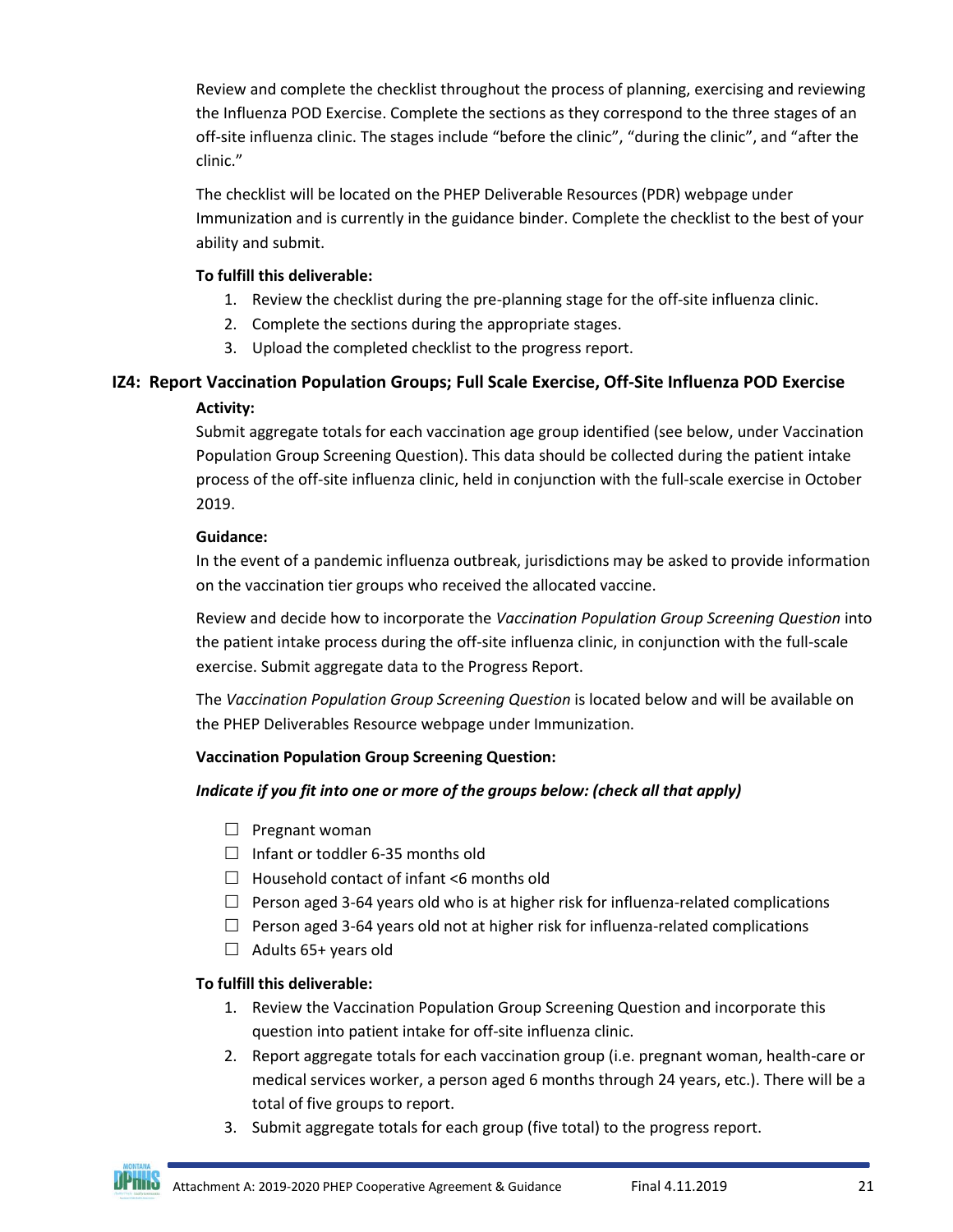

# <span id="page-21-0"></span>**January 1 – March 31**

## **Due April 15, 2020**

**Administration** A1 \* **Capability Assessments** Cap. 10, Cap. 11, Cap. 15 **Continuity of Operations**  $C1$ **Epidemiology** E7, [E1, E2, E3, E5, E6] \*

**Food & Water Safety** F5, F3\***Health Alert Network** [H1, H2] \* **Immunization**

\*these are due every quarter

[IZ1, IZ2] \*

## **Capability Assessments** Luke Fortune, 444-1281[, lfortune@mt.gov](mailto:lfortune@mt.gov)

**Capability 10:** [Medical Surge](https://phep.formstack.com/forms/phep_capability_10_assessment_20192020) **Capability 11:** [Non-Pharmaceutical Intervention](https://phep.formstack.com/forms/phep_capability_11_assessment_20192020) **Capability 15:** [Volunteer Management](https://phep.formstack.com/forms/phep_capability_15_assessment_20192020)

<span id="page-21-1"></span>**Continuity of Operations (COOP)** Dana Barnicoat, 444-1305[, dana.barnicoat@mt.gov](mailto:dana.barnicoat@mt.gov)

## **C1: Update your Continuity of Operations Plan**

### **Activity:**

Review and update your Continuity of Operations Plan and upload a copy of your plan to the progress report. If you do not have a completed plan, upload what you are currently working on.

### **Guidance:**

This information will assist the State of Montana shape COOP deliverables and training over the performance period. We will post a sample of the state plan and a template on the PDR.

## **To fulfill this deliverable:**

1. Complete the guidelines and upload the document to the progress report.

<span id="page-21-2"></span>**Epidemiology** Jennifer Miller, 444-3165[, jennifer.miller@mt.gov](mailto:jennifer.miller@mt.gov)

## **E7: Review the Communicable Disease Response Plan**

## **Activity:**

Utilize the provided assessment tool to review your jurisdiction's communicable disease plan.

## **Guidance:**

The assessment tool is available in the deliverable resources folder in CDCB Resource Page or in the PDR page at<http://dphhs.mt.gov/publichealth/cdepi/CDCPBResources> for your review. If you have problems retrieving the assessment tool, contact the subject matter expert. Communicable disease response plans should consider all components stated on the checklist or have a reference to another portion of your plan or a separate protocol that covers the listed component.

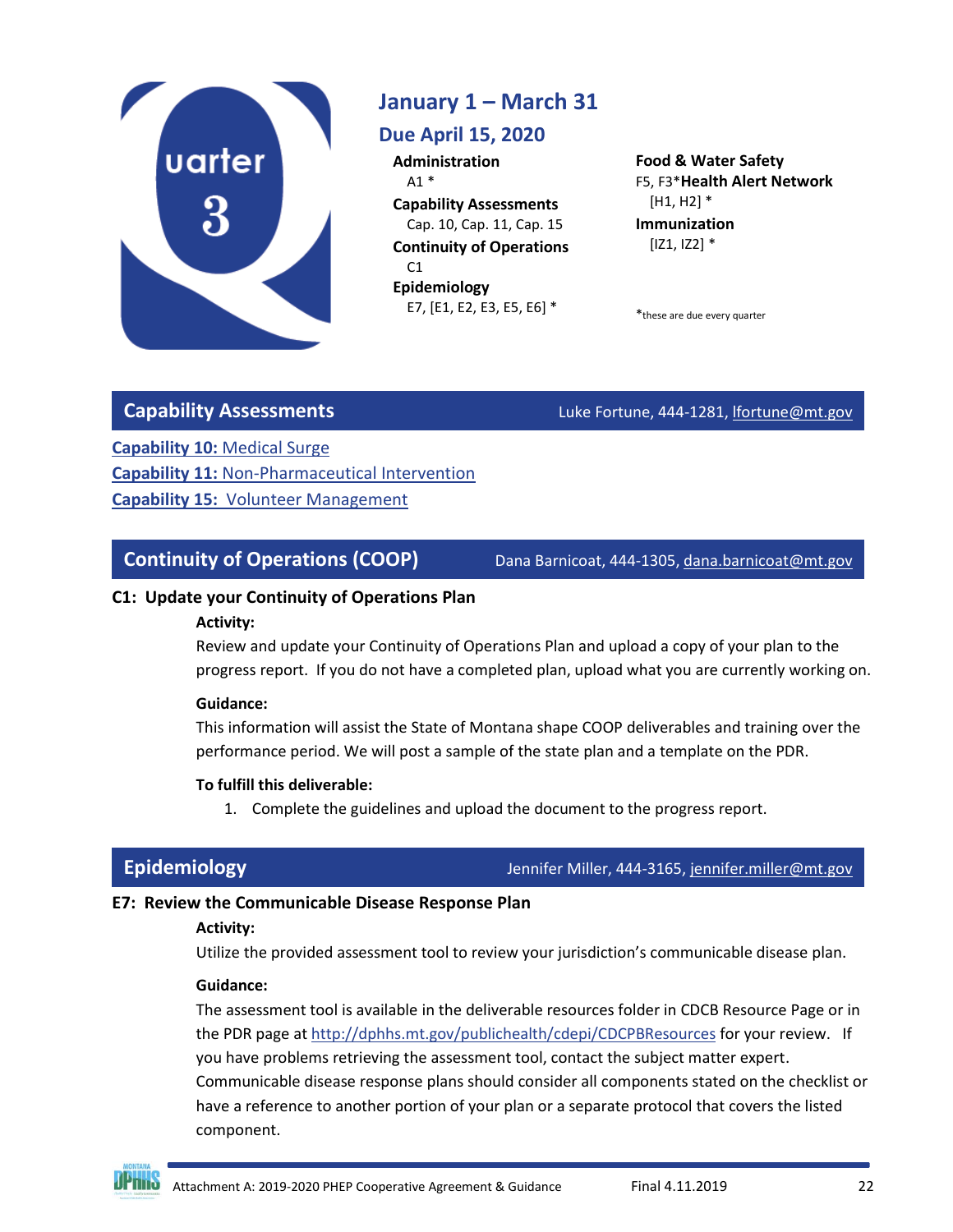#### **To fulfill this deliverable:**

- 1. Review your communicable disease plan using the Communicable Disease Response Plan checklist found on the PDR page, and have it signed by your Board of Health Chairperson and Health Officer.
- 2. Upload your current communicable disease response plan, and a scanned version of your signed checklist into your  $3<sup>rd</sup>$  quarter progress report.

<span id="page-22-0"></span>**Food & Water Safety** Alicia Love, 444-5303[, alicia.love@mt.gov](mailto:alicia.love@mt.gov) Staci Evangeline, 444-2089, [staci.evangeline@mt.gov](mailto:staci.evangeline@mt.gov)

## **F5: Written Procedure for Investigating Foodborne Illness & Food-Related Injury (Phase 3) Activity:**

Provide a written process that outlines the procedure for investigating foodborne illnesses and food-related Injuries.

#### **Guidance:**

If your jurisdiction is participating in the FDA's Voluntary Retail Food Program Standards and has completed Standard 5, that plan would meet this deliverable. If not, this may already be part of your jurisdiction's communicable disease response plan. Sample written procedures will be provided on the Sanitarian Resource Page and provided to counties upon request.

The boxes in yellow indicate years that should have already been completed and should need minor revisions, if anything. The green boxes indicate new items for the procedure that will need to be submitted in addition to the yellow components already submitted. The gray boxes will be required in future grant years.

The list of components needed for this written plan can be found at:

[https://www.fda.gov/downloads/Food/GuidanceRegulation/RetailFoodProtection/ProgramStan](https://www.fda.gov/downloads/Food/GuidanceRegulation/RetailFoodProtection/ProgramStandards/UCM372504.pdf) [dards/UCM372504.pdf](https://www.fda.gov/downloads/Food/GuidanceRegulation/RetailFoodProtection/ProgramStandards/UCM372504.pdf)

| Part                                            | <b>Deadline</b>                               |  |
|-------------------------------------------------|-----------------------------------------------|--|
| <b>Part 1: Investigative Procedure</b>          | Submit document in Quarter 4, 2017-2018 year. |  |
| (should have been completed 2017-2018 year)     | Verify for accuracy every year after.         |  |
|                                                 |                                               |  |
| <b>Part 2: Reporting Procedures</b>             | Submit document in Quarter 3, 2018-2019 year. |  |
| <b>Part 3: Laboratory Support Documentation</b> | Verify for accuracy every year after.         |  |
| <b>Part 4: Trace-back Procedures</b>            |                                               |  |
| Part 5: Recalls                                 | Submit document in Quarter 3, 2019-2020 year. |  |
| Part 6: Media Management                        | Verify for accuracy every year after.         |  |
| Part 7: Data Review and Analysis                | Submit document in Quarter 3, 2020-2021 year. |  |
|                                                 | Verify for accuracy every year after.         |  |
| Documentation Numbers: 1, 2, and 9              | Submit document in Quarter 3, 2018-2019 year. |  |
|                                                 | Verify for accuracy every year after.         |  |
| Documentation Numbers: 3, 4, 5, 6, 7, 8, and 10 | Submit document in Quarter 3, 2019-2020 year. |  |
|                                                 | Verify for accuracy every year after.         |  |

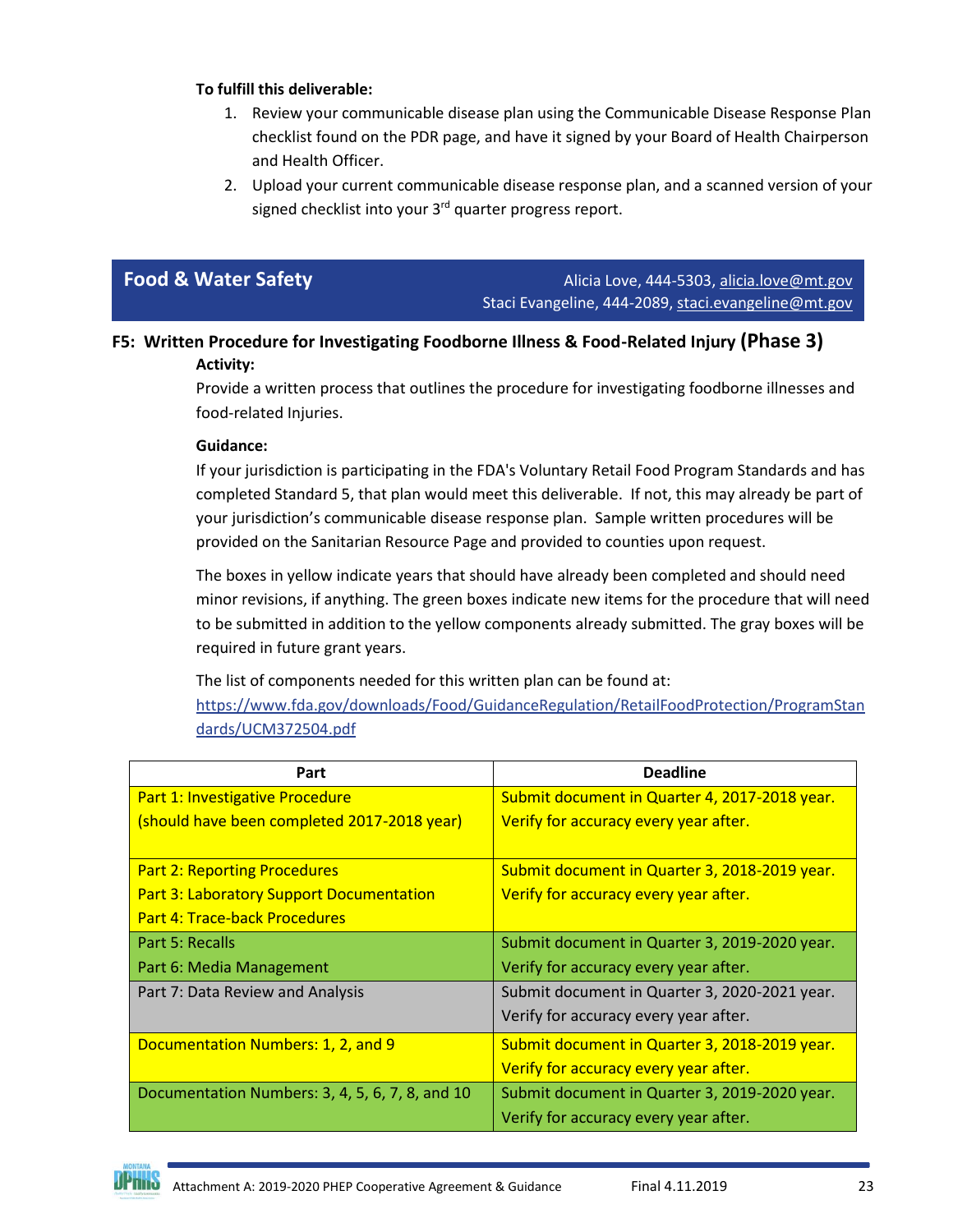#### **To fulfill this deliverable:**

1. Upload a copy of the locally approved Written Investigative Procedure (parts 1-4 and Documents 1, 2, and 9) to the progress report. Use the table in the guidance section to determine what components are needed for each year.

**Laboratory** Crystal Fortune, 444-0930[, cfortune@mt.gov](mailto:cfortune@mt.gov) Lana Moyer, 444-0944, Imoyer@mt.gov

## **L1: Participate in a Laboratory Sample Packaging/Transport Plan Webinar and Complete the DPHHS Checklist**

#### **Activity:**

Participate in a webinar from Montana Public Health Laboratory (MTPHL) and Communicable Disease/Epidemiology for updated guidance on evaluating and updating your jurisdiction's Laboratory Sample Packaging and Transport Plan. The webinar will cover activation of the plan, consultation prior to submission, required plan components, packaging considerations, and transport partners.

#### **Guidance:**

Each local health jurisdiction must maintain a plan or protocol dictating how samples of public health importance (environmental or human specimens) can be transported to MTPHL in an emergency outside of normal operations. Specimen transport typically follow normal routes, i.e. the MTPHL courier or shipping via FedEx or UPS. However, in surge events, pandemics, Hazmat situations, and other emergencies, these methods may not be available for use. It is critical to have an effective and well tested plan when sample testing results are urgent in these emergency situations and arranging transportation with the proper protocols can be problematic. Your plan should outline how your local jurisdiction can organize transport of the specimen to MTPHL when all normal routes fail.

We encourage you to invite your local laboratory and other relevant response partners to participate. DPHHS will offer multiple opportunities to view the webinar.

- 1. At least one person responsible for your health jurisdiction's Laboratory Sample Packaging and Transport Plan must view a live or recorded webinar from DPHHS regarding guidance on evaluating and updating your plan.
- 2. After completing the EX2 deliverable requirement, Unknown Substance Plan Tabletop Exercise (TTX) in the 2nd Quarter and submitting your AAR, complete the **Sample Packaging and Transport Plan Checklist** which is available on the PDR web page. Make improvements as needed or discovered through the TTX.
	- a. You may view the webinar before the TTX, and after if needed.
	- b. If you made improvements to your plan based on your EX2 AAR findings, be sure the checklist reflects those changes.
- 3. Submit the checklist on the quarterly progress report after
	- a. Your jurisdiction's LEPC or TERC has reviewed the plan and checklist
	- b. Your jurisdiction's health officer has reviewed the plan and checklist

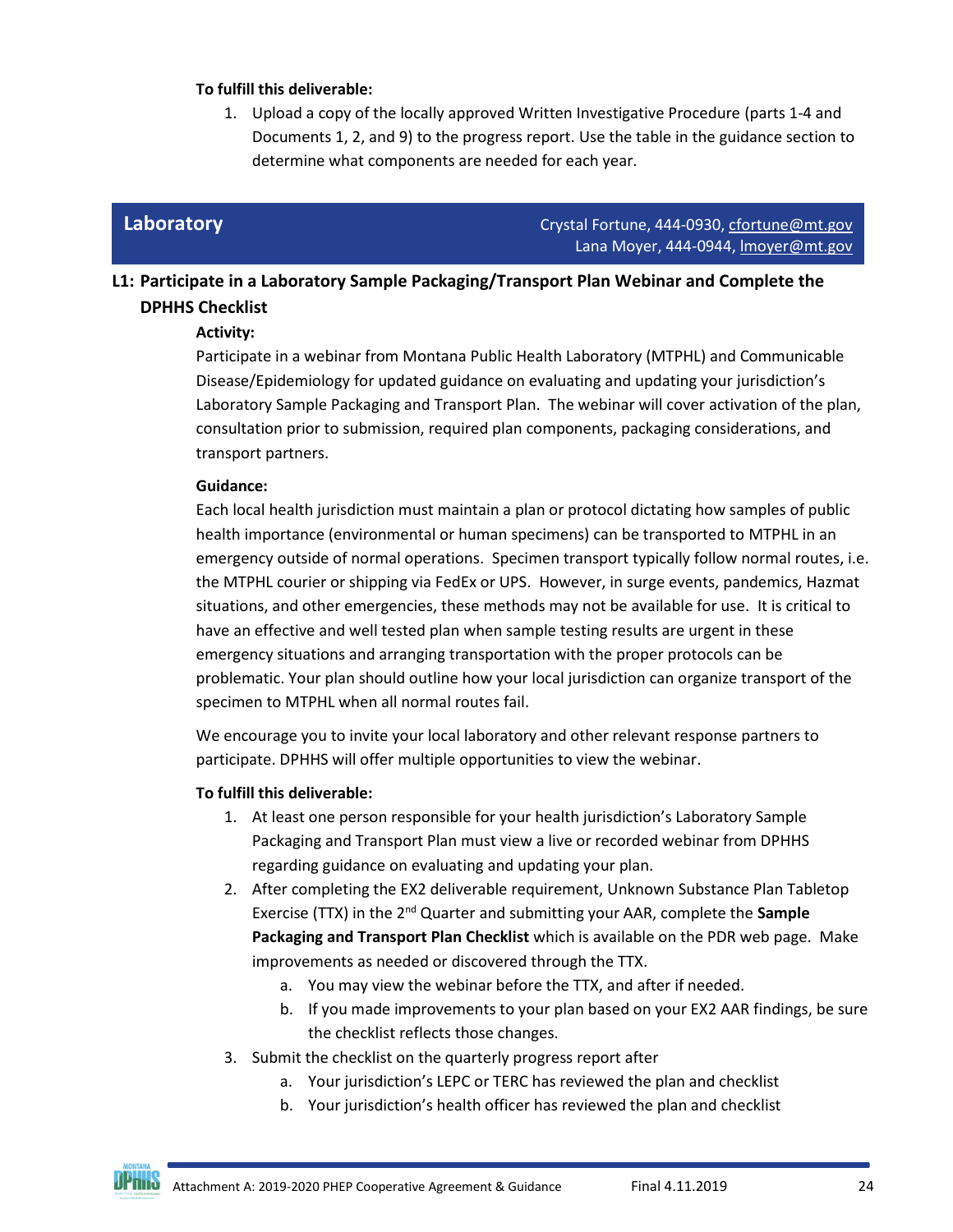

# <span id="page-24-0"></span>**April 1 – June 30 Due July 15, 2020**

**Capability Assessments** Cap. 8, Cap. 9 **Administration** A2, A1 \* **Budget** B1 **Epidemiology** E7, [E1, E2, E3, E5, E6] \* **Food & Water Safety** F1, F3\*

**Health Alert Network**  $[H1, H2]$  \* **Immunization**  $[|Z1, |Z2]|$ \* **Planning** P1 **Volunteer Registry** V1 \*these are due every quarter

**Capability Assessments Capability Assessments Luke Fortune, 444-1281**[, lfortune@mt.gov](mailto:lfortune@mt.gov)

**Capability 8:** [Medical Countermeasure Dispensing and Administration](https://phep.formstack.com/forms/phep_capability_8_assessment_20192020) **Capability 9:** [Medical Materiel Management and Distribution](https://phep.formstack.com/forms/phep_capability_9_assessment_20192020)

#### <span id="page-24-1"></span>**Administration** Mateur Communistration Communistration Communistration Communistration Communistration Communist

### **A2: End of Year Report**

#### **Activity:**

Write a brief description of your jurisdiction's public health preparedness activities.

#### **Guidance:**

Each public health jurisdiction must submit a brief narrative to describe its preparedness activities during the budget period. These descriptions must be for activities outside of the deliverable requirements set forth in this cooperative agreement. The purpose of this requirement is to begin a record of accountability for the use of PHEP grant funding. The CDC PHEP program has been requesting more narrative-based examples of how the money is used at the local level. These examples are used to justify continuing funding from Congress.

The report must describe how PHEP funding has improved your preparedness during the last budget period. Activities that might be included are extra vaccination clinics during outbreaks, partial or full responses to actual emergencies such as wildfires or floods, or the number of activations for your Emergency Operations Center. Activation of any of your response plans and participation in exercises with other organizations also qualify. Please also suggest areas of preparedness in which your jurisdiction could use more assistance.

PHEP advises keeping a log or journal of activities throughout the budget period to help with this narrative. We will provide a template for you to use to track those activities at the spring workshops.

#### **To fulfill this deliverable:**

1. Keep note of preparedness and response activities for your public health organization throughout the budget period.

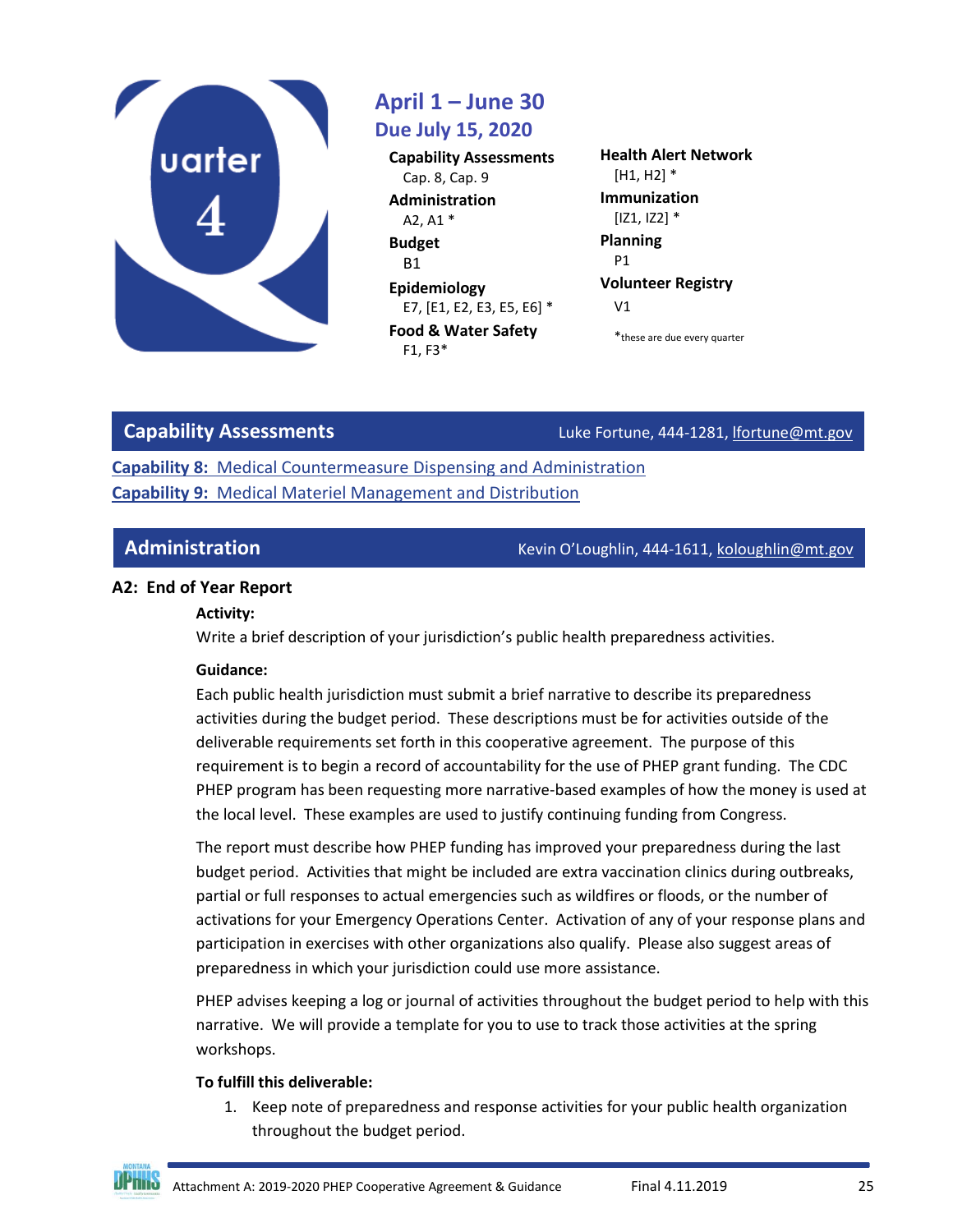2. Write a brief report of those activities in the progress report.

## <span id="page-25-0"></span>**Budget Budget Dan Synness, 444-6927, [dsynness@mt.gov](mailto:dsynness@mt.gov)**

#### **B1: Actual Line Item Expenses**

#### **Activity:**

Provide the actual expenses in the following line item categories: 1) Staff salary (list each employee's salary), 2) Staff Benefits (list each employee's benefits), 3) Office space rent, 4) Utilities (Electric/Heat/Water), 5) Phone [Office/Cell/Satellite], 6) Internet service, 7) Auto mileage, 8) Airline travel, 9) Lodging/business related meals, 10) Employee tuition/training, 11) Consultant fees, 12) Contractual office services, 13) Contractual PHEP services, 14) Meeting expenses, 15) Office equipment, 16) PHEP equipment, 17) Office supplies, 18) Fax/Copier/Printing, 19) Additional Overhead.

#### **Guidance:**

All categories combined must equal sum to your annual PHEP award at a minimum. The sum could be more than your annual award depending on how many of your expenses were paid with matching funds from your jurisdictional agency or other entities. If any of the expense categories included matching funds, please provide the amount of matching funds.

#### **To fulfill this deliverable:**

1. Provide the required information on the progress report.

<span id="page-25-1"></span>**Epidemiology** Jennifer Miller, 444-3165[, jennifer.miller@mt.gov](mailto:jennifer.miller@mt.gov)

#### **E8: Review the Pandemic Influenza Plan**

#### **Activity:**

Review and update your jurisdiction's Pandemic Influenza Plan. Upload your plan review worksheet to the progress report and upload your latest version of your plan if edits were made over the previous year.

#### **Guidance:**

Utilize the assessment tool provided in the deliverable resources folder in CDCB Resource Page <http://dphhs.mt.gov/publichealth/cdepi/CDCPBResources> or in the PDR page at for your review. If you have problems retrieving the assessment tool, contact the subject matter expert. Local planning for pandemic influenza is better served by reflecting what will actually happen. Those planning efforts should also reflect the resources and capabilities of your community then outline the processes for engaging other state and local partners.

Avoid copying and pasting information from the World Health Organization (WHO). That approach does not provide proper planning because their scope is on an international scale. Your plan must reflect what *your* public health agency does during a pandemic in *your* community. Your preparedness partners should participate in the review and provide feedback for your plans.

#### **To fulfill this deliverable:**

1. Attach the completed assessment tool to the progress report (please clearly save it as 2019 Pan Flu Assessment).

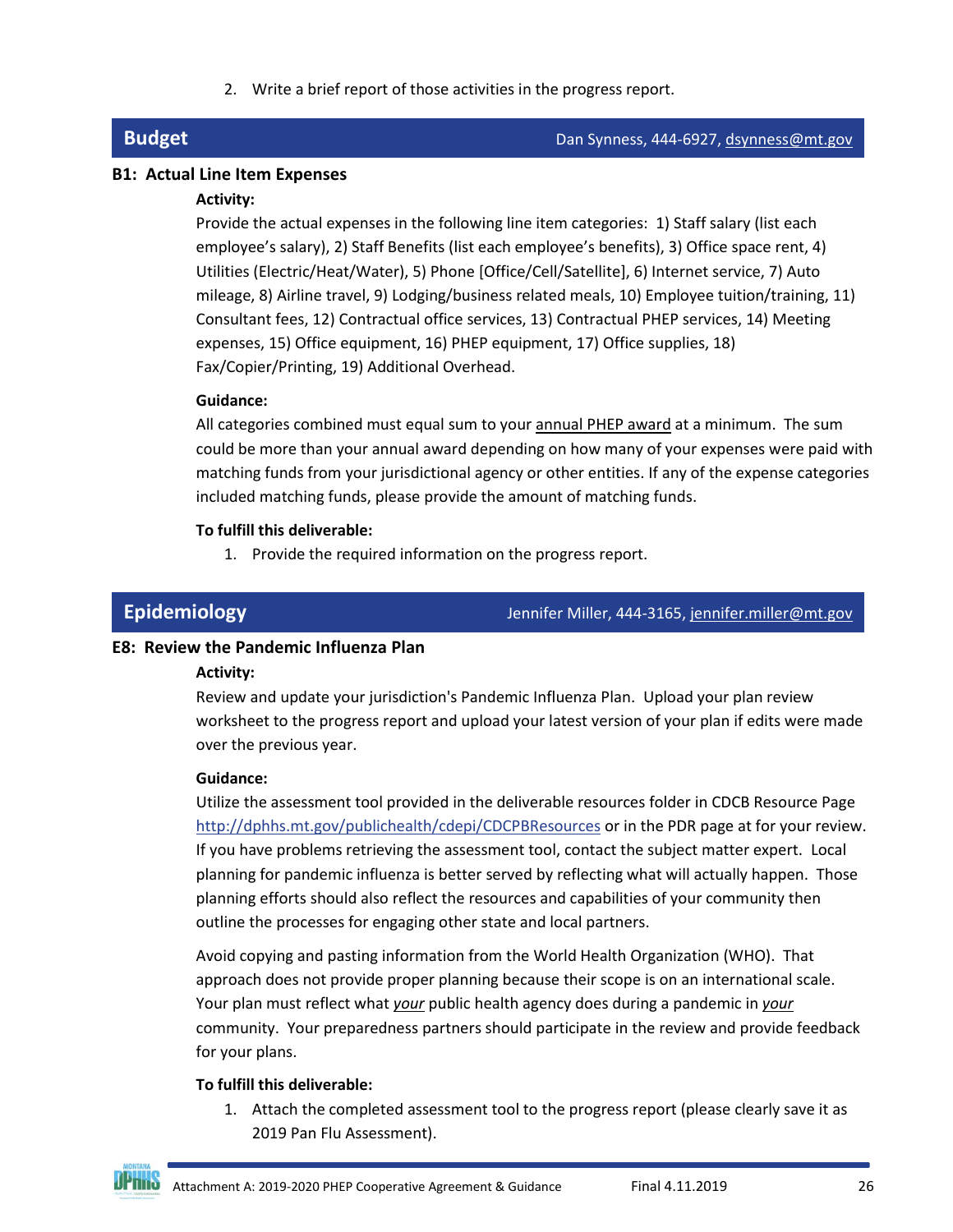- 2. Attach your reviewed and revised *Pandemic Influenza Plan* to the progress report.
- 3. Archive older versions of your pandemic flu plans.

**Food & Water Safety Alicia Love, 444-5303[, alicia.love@mt.gov](mailto:alicia.love@mt.gov)** Alicia Love, 444-5303, alicia.love@mt.gov Staci Evangeline, 444-2089, [staci.evangeline@mt.gov](mailto:staci.evangeline@mt.gov)

#### **F1: Sanitarian Participation in LEPC**

#### **Activity:**

A registered sanitarian (RS) from your jurisdiction's environmental health office attends at least one LEPC or TERC meeting annually.

#### **Guidance:**

Interaction with your local sanitarian in reporting their Food & Water Safety preparedness and response activities creates a routine collaboration intended to cultivate a foundation for emergency preparedness. DPHHS encourages sanitarians to share opportunities to collaborate on preparedness and response with the LEPC and TERC groups. Be sure to introduce and explain the local truck wreck procedures in the meetings. Other topics could include the role of sanitarians in a community water tampering event, water safety in flooding conditions, or the role of a sanitarian in shelter operations.

In jurisdictions without a dedicated sanitarian, a representative may attend in their place to provide information on the role of the sanitarian during public health events, including interacting with LEPC members and other partners during response activities. The representative may be a local DES agent, the local health officer, or another public health official who is able to communicate important information on behalf of the local sanitarian.

#### **To fulfill this deliverable:**

- 1. Collaborate with your jurisdiction's sanitarian regarding upcoming LEPC or TERC meetings.
- 2. Enter the date the sanitarian attended your jurisdiction's TERC or LEPC Meeting on the PHEP quarterly deliverable report.
- 3. If a representative attends the meeting in place of the sanitarian, provide a summary of what information was communicated, who the representative was, and the date they attended the meeting.

## <span id="page-26-0"></span>**Planning Luke Fortune, 444-1281[, lfortune@mt.gov](mailto:lfortune@mt.gov)** Luke Fortune, 444-1281, lfortune@mt.gov

#### **P1: Participation in Regional Healthcare Coalitions**

#### **Activity:**

Participate in regional Healthcare Coalition activities.

#### **Guidance:**

The new Healthcare Coalitions (HCC) need the support and participation from all healthcare organizations within their regions, one of which is public health. These coalitions are responsible for organizing healthcare preparedness, planning, training, and response to emergencies and disasters. They are also responsible for distributing Hospital Preparedness Program (HPP) grant funding to healthcare applicants.

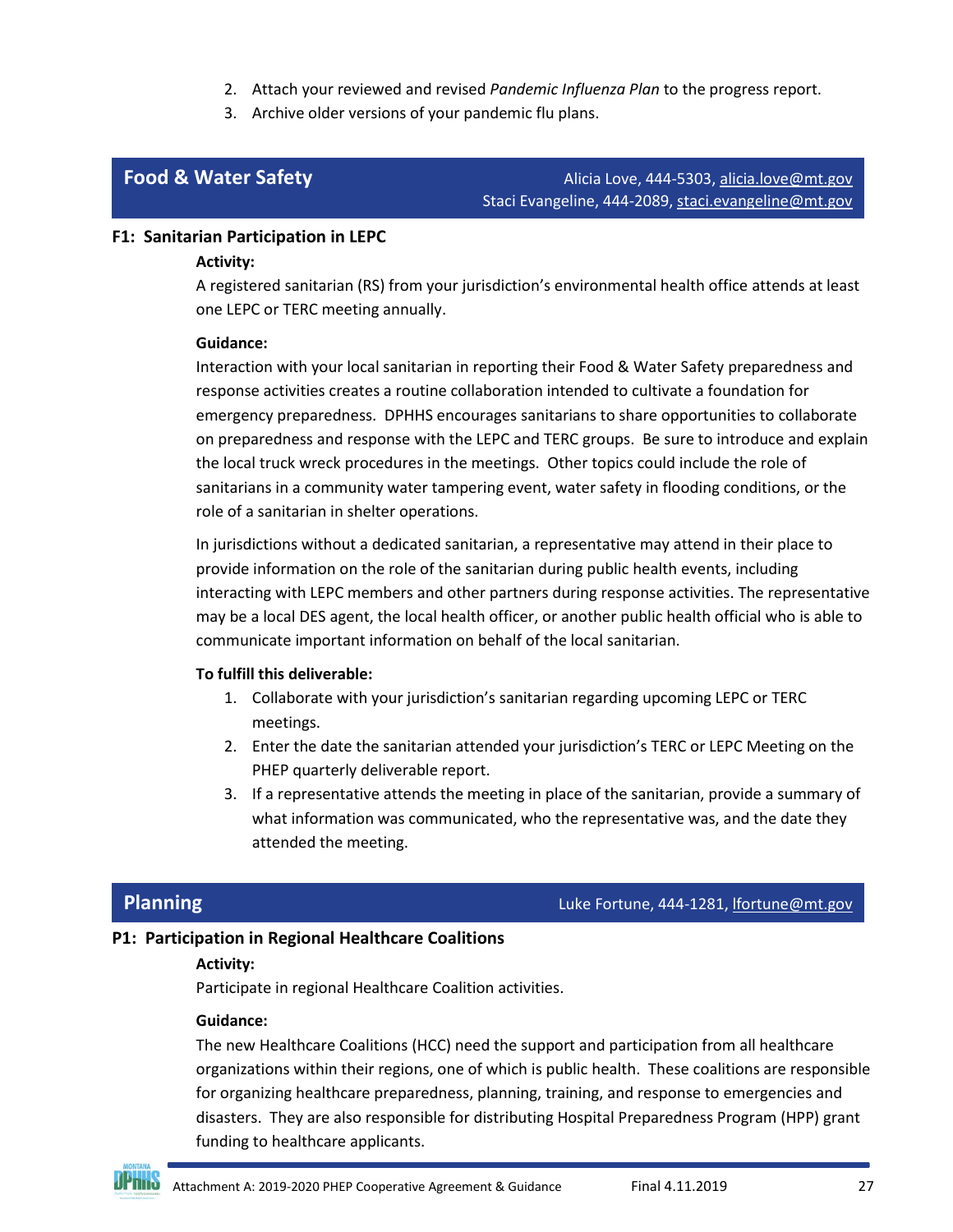These HCCs still face many challenges as they grow and strive to meet expectations of the HHS Assistant Secretary for Preparedness and Response (ASPR), the provider of the funding. Public health agencies are expected to participate in the coalition's activities. The PHEP 2019-2024 Cooperative Agreement requires coordination of activities between PHEP fund recipients and HCCs, including under Domain 1: Strengthen Community Resilience and Domain 5: Strengthen Surge Management. The agreement requires activities that include planning, training, and exercises, with emphasis on medical surge and emergency response with HCCs, EMS, and other health care organizations.

This deliverable requirement is for each public health department to participate in activities of their respective regional healthcare coalitions throughout the year. This may include: attending one of the two biannual meetings, helping plan and participating in emergency preparedness drills and exercises, creating agreements such as Memorandums of Understanding with other coalition members, engaging the coalition and its members in capability planning and assigning roles and responsibilities, reviewing meeting minutes for the HCC from your areas, providing feedback to the public health representatives on questions/comments to the minutes, suggesting items you would like to see the HCCs provide, and even participating on the executive committee or any of its subcommittees.

You can view current activities on the coalition website at [www.mthcc.org.](http://www.mthcc.org/)

Remember, LHJ public health agencies must ensure that **two** separate jurisdictional agencies within each regional coalition will actively participate on each respective HCC regional executive committee. Determining how or who will be the representatives on the committee is up to the LHJs of each region. DPHHS PHEP can provide technical support if requested.

**Southern Regional HCC** jurisdictions are Bighorn, Carbon, CMHD, Crow, Gallatin, Madison, Park, Stillwater, Sweet Grass, and Yellowstone.

Current SRHCC Public Health Representatives Jen Staton, RiverStone Health (Yellowstone) Sue Woods, Central Montana Health District Jason Mahoney, Beartooth Clinic, Carbon County

**Eastern Regional HCC** jurisdictions are Carter, Custer, Daniels, Dawson, Fallon, Ft. Peck, Garfield, McCone, Northern Cheyenne, Phillips, Powder River, Prairie, Richland, Roosevelt, Rosebud, Sheridan, Treasure, Valley, and Wibaux.

Current ERHCC Public Health Representatives Deb French, Treasure County Public Health Dennis Four Bear, Fort Peck

**Central Regional HCC** jurisdictions are Blackfeet, Blaine, Broadwater, Cascade, Chouteau, Ft. Belknap, Glacier, Hill, Jefferson, Lewis & Clark, Liberty, Meagher, Pondera, Rocky Boy, Teton, and Toole.

Current CRHCC Public Health Representatives Bridget Kallenberger, Hill County Health Dept. Katie Brewer, Cascade County Health Dept. Tanya Houston, Cascade County Health Dept.